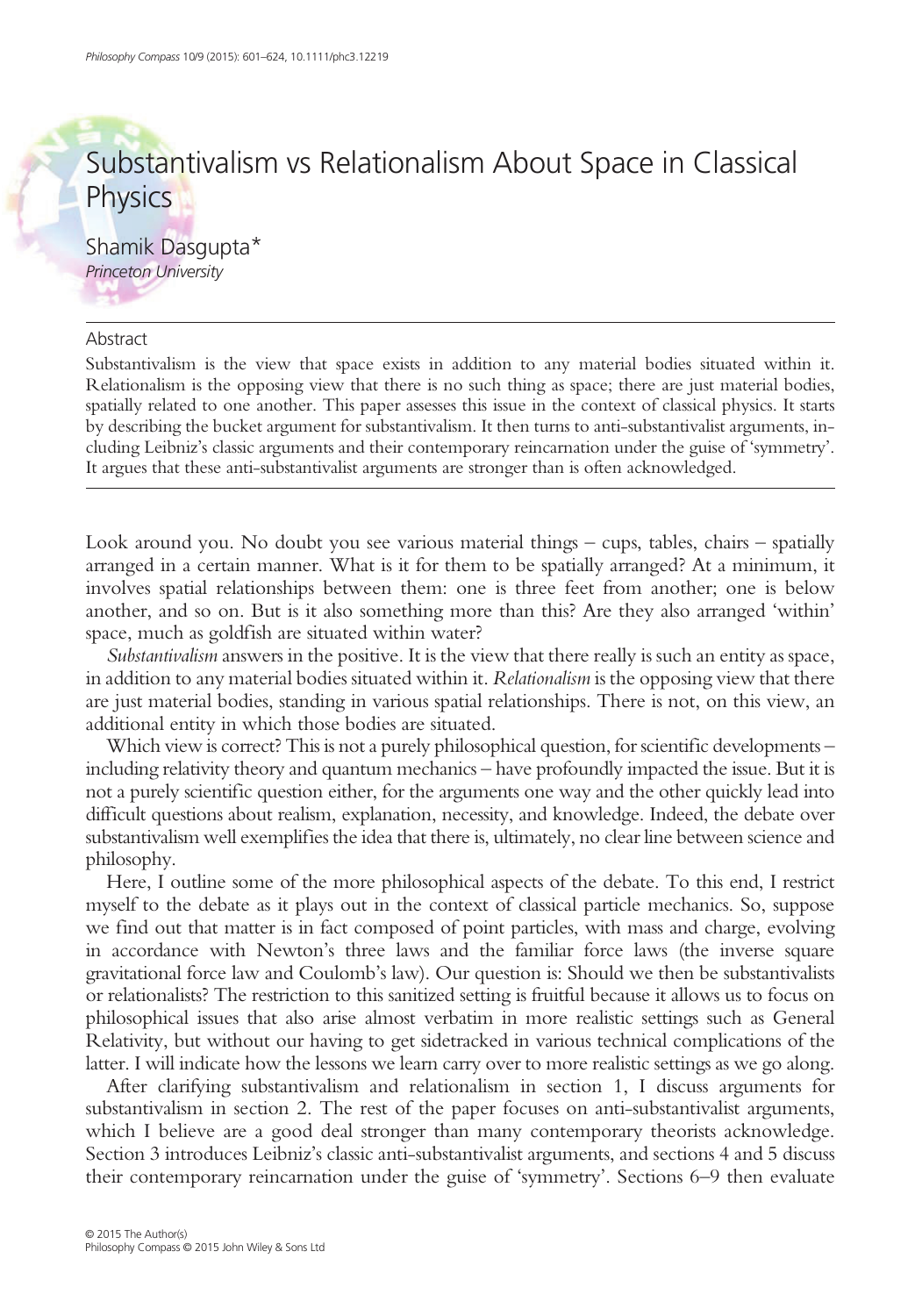these symmetry arguments favorably. But I do not conclude that substantivalism should be rejected, since the pro-substantivalist arguments are also formidable. Instead, I conclude that even in the sanitized setting of classical physics, we have not yet gotten to the bottom of this debate.

## 1. More on Substanvialism vs Relationalism

I said that relationalism is the view that there is no such thing as space, but that is not entirely accurate. For the relationalist might think that many ordinary statements about space, such as

The space between the towers of the Golden Gate Bridge is phenomenal to behold.

are true. So she may be said to believe that there is – in a sense – such a thing as space. But still, as a relationalist, she will think that statements like these are ultimately true in virtue of facts about how material bodies, like the towers, are related to one another. Thus, relationalism is more accurately characterized as the view that, insofar as there is such a thing as space, it is 'nothing over and above', or 'dependent on' bodies and their relations to one another. Substantivalism, by contrast, is the view that space 'can be said to exist and to have specified features independently of the existence of ordinary material objects', as Sklar puts it (1974, p. 161; my emphasis).<sup>1</sup>

In denying the existence of space as an independent entity, the relationalist does not deny that material bodies are spatially related to one another. Like the substantivalist, she accepts the evident truth that the two towers of the Golden Gate Bridge are 4,200 feet apart. The difference is that, while the relationalist thinks that spatial relations between bodies are basic, the substantivalist thinks that they hold in virtue of where the bodies are situated in substantival space. For the substantivalist, what makes it the case that the towers are 4,200 feet apart is that one is situated in a region of space  $R_1$ , and the other is situated in a region  $R_2$ , and  $R_1$  and  $R_2$ are 4,200 feet apart. The relationalist, by contrast, offers no such explanation of the fact.<sup>2</sup>

The substantivalist thinks that space exists independently of matter, but it is a further question what the geometric structure of space is – how many dimensions it has, whether it is Euclidean, and so on. Substantivalists can, in principle, offer different answers to these questions. For now, let us focus on the view that space is a three-dimensional, Euclidean object that is infinitely extended in all directions and endures through time. This is known as Newtonian substantivalism. Later I will discuss other substantivalist views; until then let us just call this 'substantivalism' for short.

The relationalist faces an analogous question of the geometry of space, though we must take care when asking it. For her, it is not perspicuously formulated as the question of what the geometrical structure of space is, but as the question of what geometric patterns can be exhibited by matter. For example, instead of asking a relationalist whether space is Euclidean, we should ask questions like: If one builds a triangle out of three sticks of wood, will its interior angles inevitably add to 180 degrees? The answer 'Yes' corresponds to the substantivalist's view that space is Euclidean. So, a relationalist might say that space is Euclidean, but we should understand this as shorthand for a variety of claims about what geometric patterns matter can exhibit. Here, let us focus on the relationalist who says that space is three-dimensional, Euclidean, and infinitely extended (when these claims are suitably interpreted as a shorthand).<sup>3</sup>

## 2. The Bucket Argument

Those are the views. Let us now turn to the arguments, starting with the case for substantivalism.

One argument attempts to read ontology off mathematical physics. Mathematically speaking, the models of classical physical theories consist of a four dimensional set of points, three dimensions for space and one for time, along with various fields or particle trajectories defined on that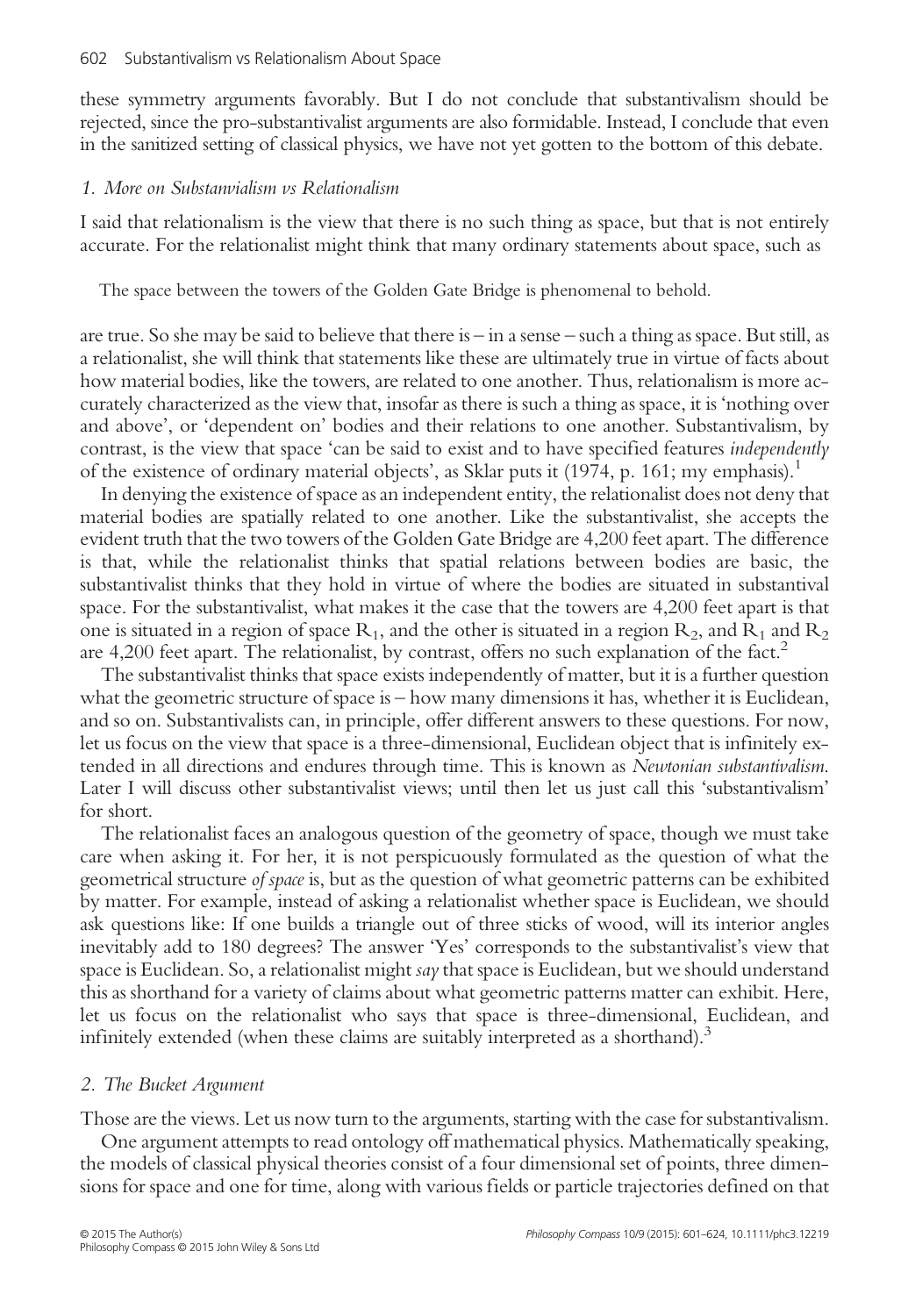set. Noticing this, one might conclude that these theories imply the existence of something represented by the points, i.e. substantival space.

This argument presupposes what van Fraassen calls 'scientific realism', the view that 'science aims to give us, in its theories, a literally true story of what the world is like' (van Fraassen 1980, p. 8).4 After all, suppose that science just aims to provide useful instruments with which to calculate experimental outcomes, without aiming to state truths about what produces those outcomes. Then it would clearly be a mistake to read ontology off mathematical physics. So, one response to the argument is to reject scientific realism.

But even granting scientific realism, the argument should not convince as it stands. When mathematics is used in physics, we should distinguish those aspects of the mathematics that are genuinely representational from those that are mere artifacts of the formalism. Consider our representation of temperature. If A is  $100^{\circ}$ C and B is  $50^{\circ}$ C, we should not infer that A is twice as hot as B, since in the Fahrenheit scale their ratio is different: A is 212°F and B is 122°F. The ratios between real numbers do not signify anything here; they are mere artifacts of the mathematics. The lesson is that even the scientific realist should not naively read reality off the mathematics of a scientific theory, since some of the mathematics may not be genuinely representational. This lesson applies equally to questions of ontology: even if the models contain a set of points, it is a further question whether those points genuinely represent substantival space.<sup>5</sup>

How then should a realist argue that some part of the mathematics represents something real? A typical strategy is to show that, if it did, this would best explain some observed phenomena.<sup>6</sup> The most influential line of argument for substantivalism, devised by Newton, takes exactly this form. The observed phenomena are the behaviors of accelerating bodies. Newton illustrated this behavior by hanging a bucket of water on a rope, winding the rope up, and then letting it go. If you do this, the bucket starts spinning, and after a bit the water spins too. As the water spins, it climbs the sides of the bucket and takes on a concave shape–see Fig.  $1.'$ 



State 1: The bucket and water are both at rest. The rope is wound up, ready to be released.

State 2: The rope is released and the bucket starts spinning. The water remains at rest.

State 3: The water starts spinning with the bucket, and goes concave.

Fig. 1. The Bucket Argument.

Why does the water go concave in State 3? Because it is *spinning*; or, more precisely, because it is accelerating – its velocity is changing over time (in this case, its velocity is changing direction over time).<sup>8</sup>

But what does this explanation amount to? It appeals to the *acceleration* of the water, but what is acceleration? For the substantivalist, the answer is clear. Motion, on his view, is motion through substantival space. To be moving just is for one's position in substantival space to be changing over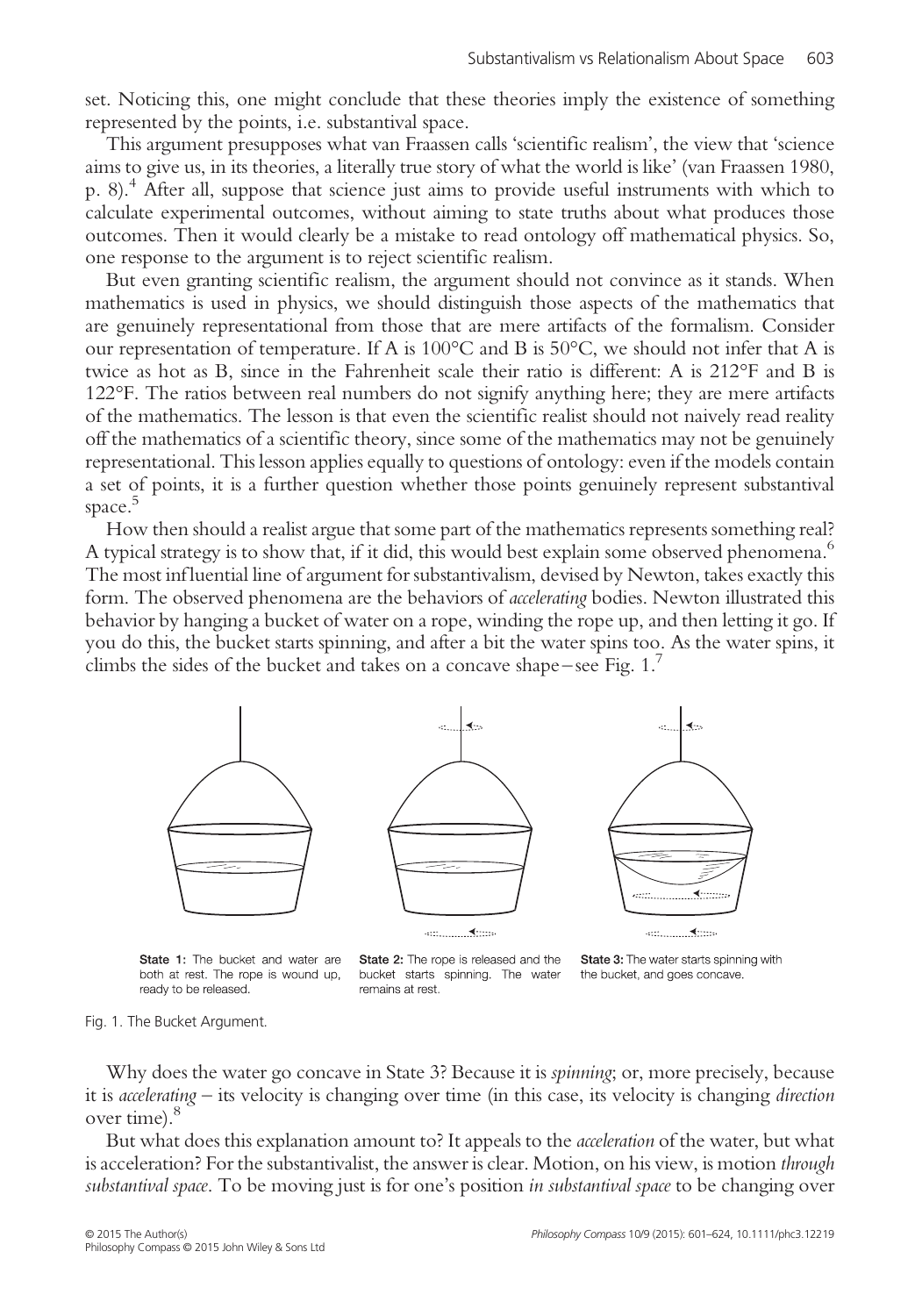time. Acceleration is then a particular kind of motion through space, defined in the standard way as the second derivative of position.

But the relationalist has difficulty making sense of this. For what, on her view, is motion? Not motion through substantival space. Instead, motion for her is motion relative to other material bodies: to be moving just is for one's distance to those other material bodies to be changing over time. But which other material bodies? Which bodies are such that motion relative to them explains why the water goes concave in State 3? Descartes said that motion is motion relative to whatever is adjacent, in this case the bucket.<sup>9</sup> But this does not work, for in State 3 the water is at rest relative to the bucket, just as it was in State 1, when the water was not concave. Moreover, the water is in motion relative to the bucket in State 2, yet the water is not concave. Clearly, motion relative to the bucket does not explain the phenomena.

What about motion relative to *the walls of the room*? Could this explain why the water goes concave in State 3? No, as is demonstrated by another experiment: put the walls on wheels and spin them around a bucket of water, and the water will not go concave even though it is accelerating relative to the walls.<sup>10</sup>

This then is the so-called 'bucket argument' for substantivalism. The observed phenomenon is the water going concave. And the idea is that the best explanation – perhaps the only explanation – is that the water is accelerating through substantival space. Note that the observed phenomenon here consists in relational matters of fact: the distances between bits of water and bits of the bucket changing over time. So the relationalist cannot complain that we have characterized the phenomenon in terms that already favor her opponent, for it has been characterized in terms that are, by her own lights, in good standing. Note also that the scope of the argument is not limited to water in buckets. For the kinds of effects experienced by the water are ubiquitous: cyclones form due to the earth's rotation, galaxies form their distinctive spiral shape due to their rotation round a center, and so on. These are all so-called 'inertial effects', and the argument is that they are all best explained (in classical physics, at least) by the fact that the bodies in question are accelerating through substantival space. $11$ 

Relationalists have, of course, contested the argument; here let me describe two kinds of response. The first tries harder to find some special body, such that acceleration relative to it is what explains inertial effects. We saw that the special body cannot be the bucket, nor the walls, but is there something else that could play this role?

It is not at all obvious that there is. For suppose we say that acceleration relative to a particular body B is what explains inertial effects. Then B had better not exhibit inertial effects, since B cannot accelerate relative to itself! Given how widespread inertial effects are, this makes the search for such a body difficult (to put it mildly).

Ernst Mach noticed that the system of distant stars and galaxies, considered as a system, is not rotating relative to the Earth. He called them the 'fixed stars', and proposed that acceleration relative to them explains inertial effects. This requires that there are forces that correlate with acceleration relative to these fixed stars. Mach assumed that there are such forces, but did not provide a workable physical theory describing their behavior. Whether such a theory can be given is a question of physics that I will not attempt to address here. Suffice it to say that the consensus is pessimistic.<sup>12</sup>

Moreover, one might object to this Machian strategy by arguing that the water would go concave even if spinning in a bucket in an otherwise empty world. But this argument is importantly weaker than the original bucket argument. For the original bucket argument was that the relationalist is unable to explain an actual observation, whereas the current argument consists of a thought experiment about what would happen in an untestable counterfactual scenario. Thus, Mach would not be moved: as a positivist, he would say that what a theory predicts in untestable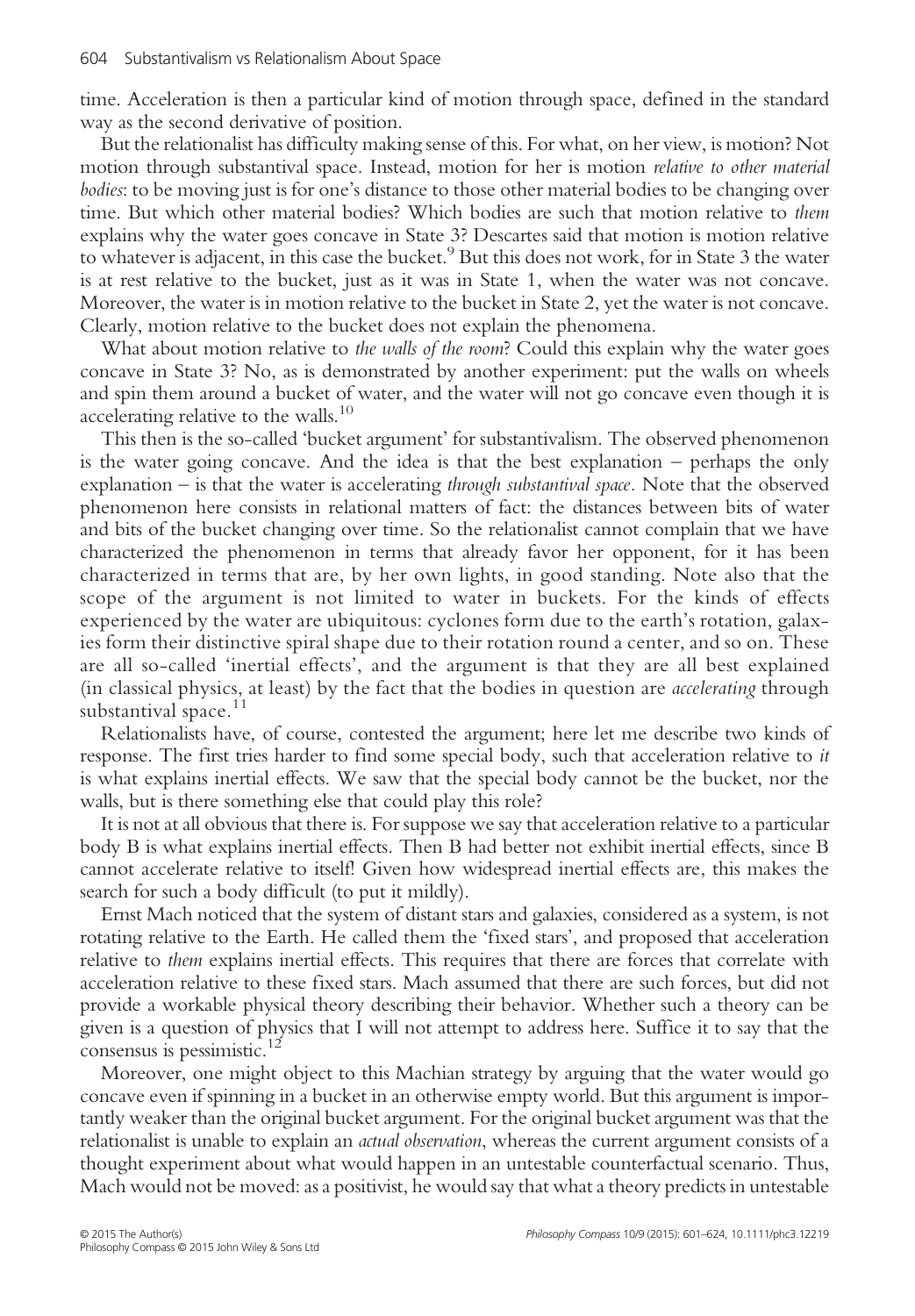scenarios is of questionable relevance. Still, others with less positivistic inclinations might find this kind of thought experiment compelling.<sup>13</sup>

So much for this first kind of relationalist response, which tries to explain inertial effects in terms of motion relative to some special body. A second kind of response concedes defeat on that front, and instead attempts to explain inertial effects in a more def lationary manner.

Sklar (1974) proposed one such deflationalist response. He pointed out that we do not directly observe whether something is accelerating; at best, we just see the effect of that motion (for example, the water going concave). What then do we observe directly? Sklar suggests this: '(1) that objects in relative motion vary in the inertial forces they suffer and that (2) objects in uniform motion with respect to one another suffer similar inertial forces' (p. 230). What Sklar means, presumably, is that we directly observe instances of these generalizations, and that (1) and (2) are inductive generalizations from those instances. Sklar's idea is then to stop here and propose (1) and (2) as one's final theory. On this view, the concavity of the water in the bucket is explained by the fact that the water is moving uniformly relative to other bodies that suffer similar inertial effects, but we do not further explain why all those bodies suffer those inertial effects. As Sklar puts it:

'But why do some systems suffer no inertial forces, whereas others do? I offer no explanation. This is just a brute, inexplicable fact about the world. It seems clear that if one adopts this stance there is nothing incompatible with accepting… that some systems are acted upon by forces that others do not experience, accepting that the variation in the force suffered is a function of the relative motion of the varying systems, and maintaining a pure-relationalist account of space, time and spacetime. What we give up is the hope of "explaining" the occurrence of the forces in terms of some state of motion of the system suffering the forces.' (pp. 230-1).

In response, the susbtantivalist may boast that she *can* explain why some systems suffer no inertial forces while others do: only the latter are accelerating through substantival space. And, in reply, Sklar may complain that this explanatory advance comes at the cost of the ontological extravagance of positing substantival space. So the question is which explanation of the water in the bucket is better overall: the ontologically economic one that stops at (1) and (2), or the ontologically extravagant one that goes further. As Sklar notes, this is now a philosophical question: the idea that one or other explanation is best 'can only be philosophically justified, and hardly empirically confirmed or unconfirmed' (p. 231). Indeed, Sklar says that his view fits best with a positivist view of science, which puts less value on explaining principles like (1) and (2) in terms of theoretical posits like substantival space. Thus, as anticipated earlier, the arguments for and against substantivalism – even 'scientific' arguments such as Newton's – quickly bleed into deep philosophical waters!<sup>14</sup>

Sklar also discusses a second relationalist view on which material bodies, in addition to standing in spatial relations, have primitive, intrinsic properties of acceleration. While the substantivalist takes acceleration to consist in the relation that the body bears to space, this relationalist view claims (somewhat ironically) that acceleration is not relational at all. On this view, some bodies have the primitive property of zero acceleration, others have the primitive property of  $5 \text{ m/s}^2$  acceleration to the north, and no analysis of these properties is given. Inertial effects are then explained by appealing to the possession of these properties.<sup>15</sup>

Is this second relationalist view of Sklar's promising? Field (1984) argues that it is not. He asks whether the view really quantifies over this new domain of acceleration *properties*, or whether the idea is that we introduce new primitive *predicates* like 'is accelerating at  $1 \text{ m/s}^2$  to the north', 'is accelerating at  $2 \text{ m/s}^2$  to the north', and so on. On the second option, Field argues that the resulting theory will be ungainly in the extreme: it will contain infinitely many primitive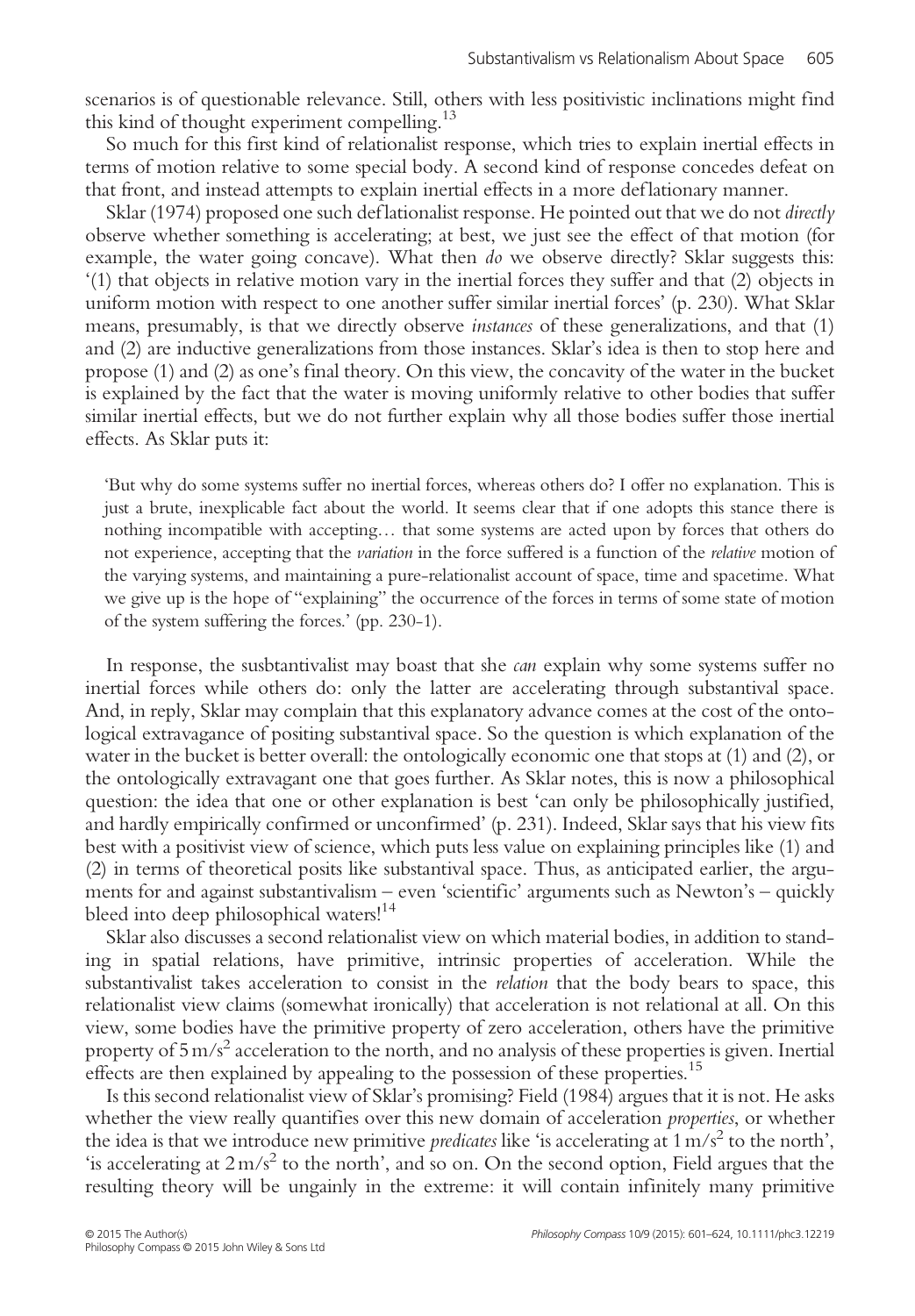predicates and will not be finitely or even recursively axiomatizable. And on the first option, Field asks why positing a domain of acceleration properties is any better than positing substantival space – indeed he goes so far as to suggest that the two theories are notational variants.

This completes my outline of the bucket argument. In a classical setting, it is the main argument in favor of substantivalism. In other settings (e.g. General Relativity) the arguments are somewhat different, but I believe the best ones resemble the bucket argument in being arguments to the effect that substantival space(time) enters into the best explanation of some observed phenomena. So, like the bucket argument, we can expect them to lead quickly into difficult philosophical questions about what constitutes a good explanation.

## 3. Leibniz's Arguments

What about arguments against substantivalism? The main arguments in the context of classical mechanics, as well as in more realistic contexts such as General Relativity, are made in the language of 'symmetry'. But these symmetry considerations can be traced back at least as far as Leibniz, in his correspondence with Clarke.<sup>16</sup> So let us begin there, before discussing their contemporary re-incarnation in terms of symmetry.

Leibniz's idea was that substantivalism implies a proliferation of possibilities, and that this is problematic. But he distinguished different ways in which the possibilities proliferate, and different reasons for thinking that the proliferation is problematic, resulting in a number of related arguments.

Start with the claim that substantivalism implies a proliferation of possibilities. Imagine a world W just like ours with the *one* exception that the entire material history of the world is unfolding three feet to the right of where it actually unfolds. W is just like the actual world with regards to spatial relations between bodies, so according to the relationalist there is no real distinction between the two worlds. But for the substantivalist there is a real difference: in W, every material body is situated in a *different* region of space than it actually is. More generally, a *shifted* world is one in which the entire material history of the world is uniformly shifted over by some distance in some direction. Substantivalism, but not relationalism, appears to imply that there are infinitely many distinct shifted worlds.

Or imagine a world  $W^*$  just like ours with the *one* exception that the entire material history of the world is drifting through space at a uniform velocity – say, 5mph in the direction from London to Paris. W\* is just like the actual world with regards the spatial relations between all bodies at any given time, so (again) according to the relationalist there is no real distinction between the worlds. But for the substantivalist there is a real difference: in W\*, every material body is moving through substantival space at a different rate. Call worlds that differ in this way boosted worlds. Substantivalism, but not relationalism, appears to imply that there are infinitely many distinct boosted worlds.

So, substantivalism implies a proliferation of possible worlds. But why is this problematic? Leibniz offered two reasons. First, he said that if these possibilities were genuinely distinct then God would have no reason to create the world one way rather than the other; which is, as he put it, 'against my axiom'. The axiom in question was the Principle of Sufficient Reason (PSR), which he expressed as the idea that God had a reason to create the world exactly as it is. Leibniz expressed the resulting argument thus:

'Now from hence it follows, (supposing space to be something in itself, besides the order of bodies among themselves,) that' 'tis impossible there should be a reason, why God, preserving the same situations of bodies among themselves, should have placed them in space after one certain particular manner, and not otherwise.' (Leibniz's third letter)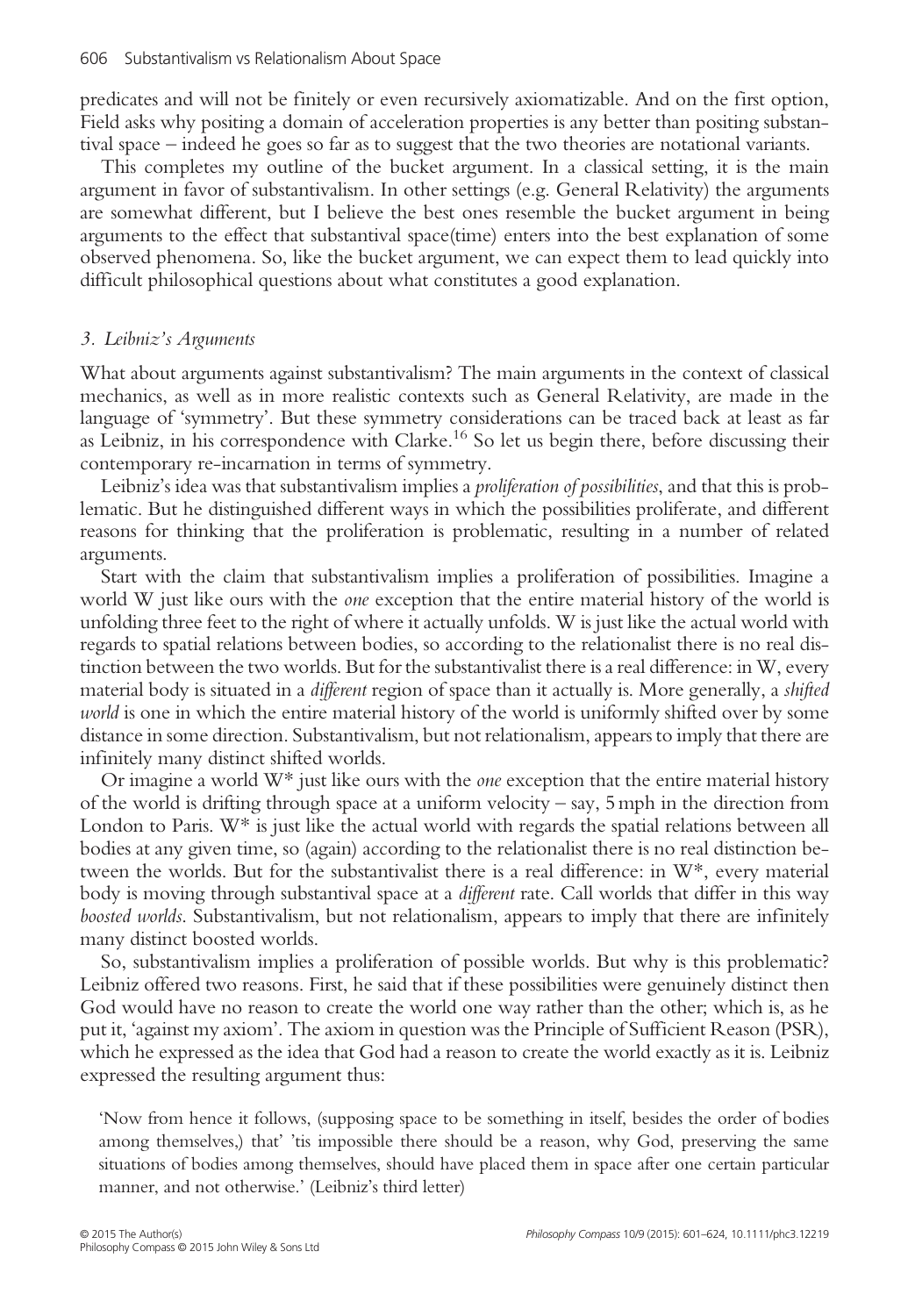The second reason Leibniz gave for thinking that the proliferation of possibilities is problematic is that the resulting possibilities are all indiscernible. And this goes against another of his principles, namely that 'there is no such thing as two individuals indiscernible from each other'. This is now known as the Principle of the Identity of Indiscernibles (PII):

PII :  $(\forall x)(\forall y)(x$  and y are indiscernible  $\longrightarrow x = y$ )

Now, the PII admits of different readings depending on what the quantifiers range over. For Leibniz's current argument, we must read them as ranging over possibilities, not worldly objects, so that the PII here says that indiscernible possibilities are identical. Since shifted and boosted possibilities are indiscernible, it follows from the PII that they are not distinct, contra substantivalism. As Leibniz put it:

'To say that God can cause the whole universe to move forward in a right line, or in any other line, without making otherwise any alteration in it; is another chimerical supposition. For, two states indiscernible from each other, are the same state; and consequently, 'tis a change without any change.' (Leibniz's fourth letter)

In sum, we have two kinds of possibilities – shifts and boosts – and two principles that those possibilities violate – the PSR and the PII – giving four arguments altogether. They can be schematically represented thus:

- (1) If Newtonian substantivalism is correct then [boosted / shifted] possible worlds are genuinely distinct.
- (2) A proliferation of such possible worlds violates [PSR / PII].
- (3) The [PSR / PII] is correct.
- (4) Therefore, Newtonian substantivalism is false.

These arguments are valid, but are they sound? Contemporary theorists are likely to see Premise 3 as the weakest link. Few accept the PSR these days, and Leibniz' theological gloss on it only makes it that much more controversial. And why must we accept the PII? Leibniz himself derived it from his PSR: if there were indiscernible possibilities, God would have no reason to choose to actualize one rather than the other. But then the PII is no more plausible than his PSR.

What about the other premises? Premise 1 is plausible, regardless whether it concerns shifts or boosts. We will later discuss views on which it fails with regards to shifts, but let us grant it for now.

That leaves Premise 2. And indeed it has been questioned, at least in some of its incarnations. For example, Maudlin (2012) argued that it is false when understood as saying that the proliferation of boosted worlds violates the PSR. Why? His thought is that if God were faced with a choice of which boosted world to actualize, she could avoid an arbitrary decision about the direction of the world's motion through space by choosing the unique world in which the center of mass of the universe is at rest. So God has a reason to choose that world, and hence the proliferation of boosted possibilities does not violate the PSR, says Maudlin.

Whether Maudlin is right here depends on subtle questions about what could constitute a reason for God. On one view – arguably Leibniz's view – God is choosing the 'best of all possible worlds', where a world W is better than W\* if W has more of some morally good-making feature (such as pleasure, or welfare, or what have you) than W\*. On this view, God has a reason to choose W over the alternatives if W is better than the alternatives in this moral sense. But a world in which the universe is at rest is no better than the boosted alternatives in this moral sense, and so the proliferation of boosted alternatives does violate the PSR after all, contra Maudlin. Maudlin seems to be working with a different view, on which God has a reason to choose W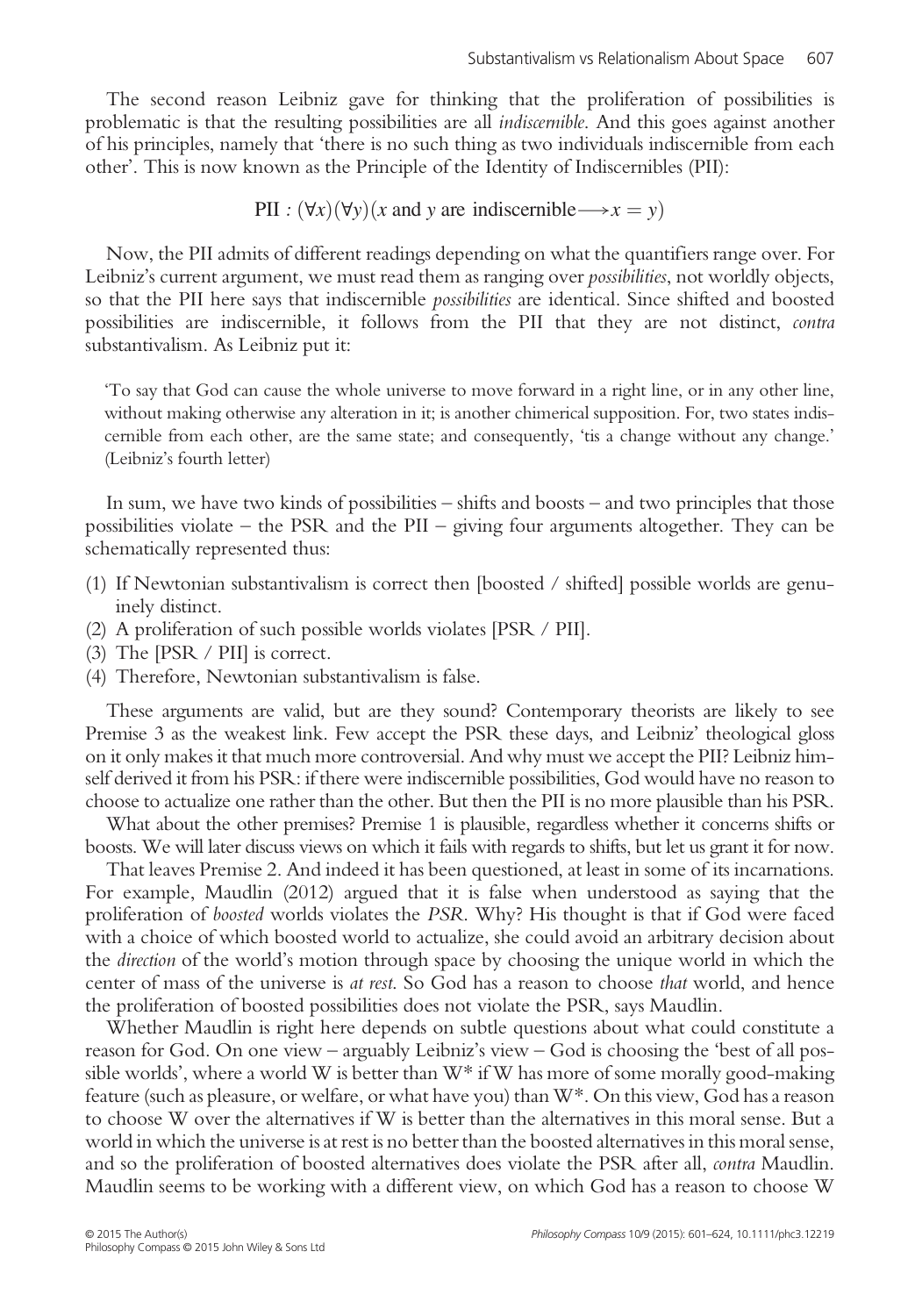over the alternatives if choosing W lets her avoid an arbitrary choice. As the case of velocity shows, these two views about God's reasons come apart.

One can also question Premise 2 when understood as saying that the proliferation of boosted worlds violates the PII. For consider two possibilities that are boosted versions on one another – are they indiscernible? It depends what 'indiscernible' means. On one interpretation, worlds W and W\* are indiscernible if they are alike in their distribution of qualitative properties. More fully, say that a property or relation is qualitative if it does not concern a particular individual. For example, the property of being green is qualitative, but the property of being identical with Obama is not. Then the idea is that W and  $W^*$  are indiscernible if there is a 1-1 function f from individuals in W to individuals in W<sup>\*</sup>, such that for all x in W, x and  $f(x)$  have the very same qualitative properties and stand in the very same qualitative relations. If this is what 'indiscernible' means, then boosted worlds are discernible: for the property of being at rest is qualitative, but boosted worlds (by definition) are not alike in their distribution of this property.<sup>17</sup>

Still, boosted worlds look and taste and smell the same. So if this is what it is for worlds to be indiscernible, then the proliferation of boosted possible worlds does violate the PII, just as Premise 2 states.

Clearly, what this discussion shows is that one must take care in clarifying the content of the PSR and the PII when assessing Premise 2. But perhaps this is all moot, since as I said most contemporary theorists reject Premise 3. So are there other arguments against substantivalism?

## 4. Symmetry Arguments

There are, and they can be seen as contemporary descendants of Leibniz's arguments. They typically appeal to the symmetries of classical mechanics. And what are symmetries of a theory? As Baker puts it, the 'symmetries of a theory are transformations that preserve its laws' (Baker 2010, p. 1057).

Let us unpack this. We are all familiar with symmetries of shapes. For example, rotation by 90 degrees is a symmetry of a square because rotating a square by 90 degrees yields a figure that exactly coincides with the original. More generally, symmetry is an operation (e.g. rotating the square) that preserves something (e.g. the square's extension through space). So generalized, we can consider the symmetries of a law: *as a first approximation*, a symmetry of a law L will be a way of altering a physical system (this is the operation) that preserves the truth-value of L (this is what is preserved). We can represent a way of altering a physical system with a function on possible worlds. A symmetry of a law then becomes a function on possible worlds that preserves the truth-value of L (i.e. it maps worlds in which L is true to worlds in which L is true, and worlds in which L is not true to worlds in which L is not true). I stress that this is only a first approximation: ultimately, the symmetries of  $L$  must preserve more than *just* the truth-value of L, else symmetries become too cheap (see Belot 2013). But precisely what else must be preserved is a matter of some controversy, and it will not matter greatly for our purposes, so in this survey paper I will bracket this issue.<sup>18</sup>

To illustrate, let CM be the laws of the classical mechanics that we are assuming for the sake of argument (see the introduction). The symmetries of CM are then (at a minimum) functions on worlds that preserve the truth-value of CM. The shifts and boosts discussed earlier are symmetries of CM: if one takes a world that consists of particles evolving in accordance with CM, and then considers the world in which everything is uniformly shifted or boosted, it is straightforward to show that the resulting world will also consist of particles evolving in accordance with CM.

Now, how can symmetries be used to adjudicate issues such as substantivalism vs relationalism? As Baker puts it, the idea is that '[worlds] related by a symmetry transformation must share identical values of all fundamental quantities' (Baker 2010, p. 1158). To see what this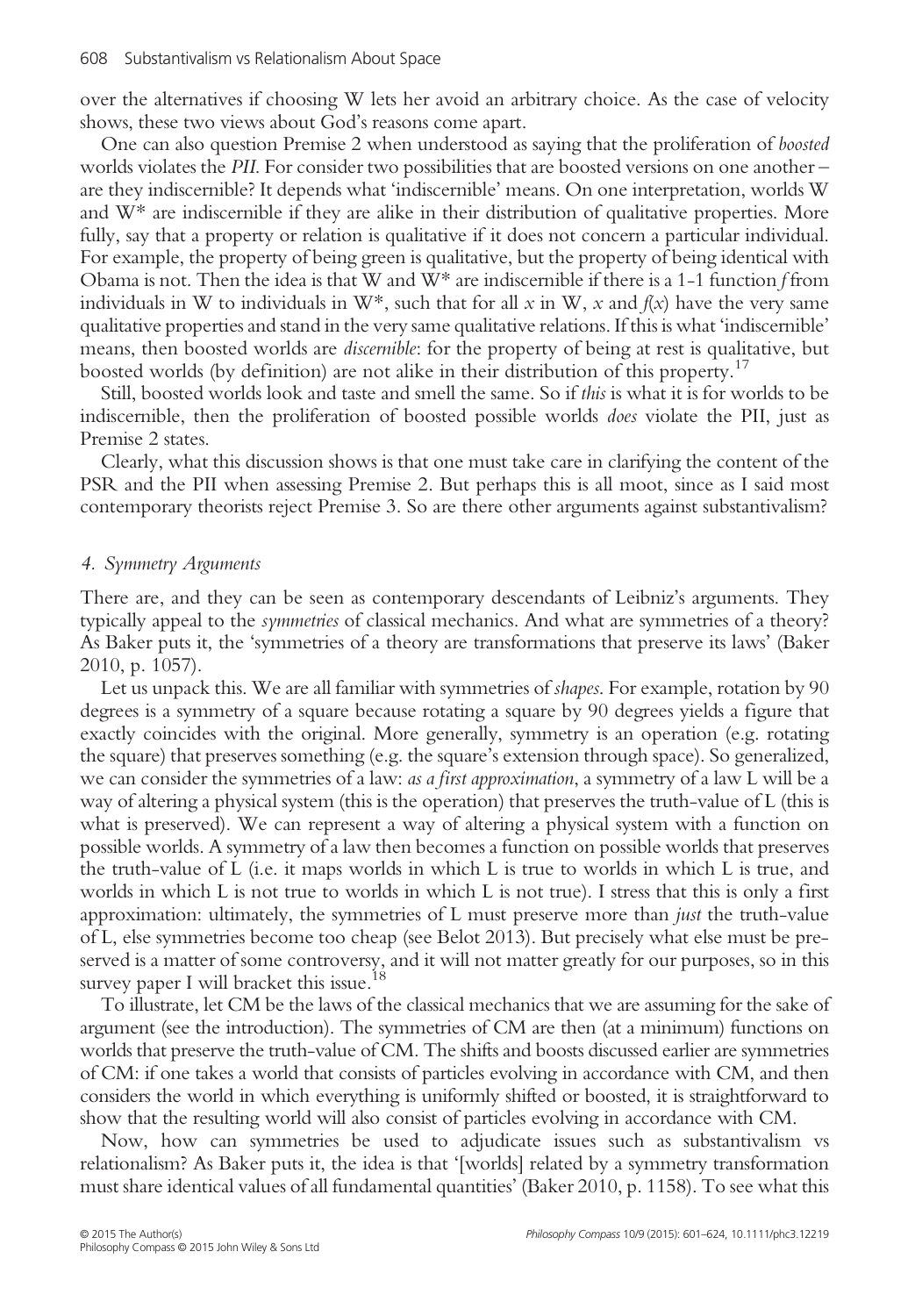means, say that F is an invariant feature of a law L if any two worlds related by a symmetry of L agree on all values of F. For example, position in Newtonian space, and velocity through it, are not invariant features of CM, since worlds related by boosts and shifts disagree on their values. Then Baker's idea is that (all else being equal) we should think that a given feature is real only if it is an invariant feature of the laws. Thus, his idea is that the following is a reasonable (though not valid) line of inference, ceteris paribus:

- (1) Laws L are the true and complete laws governing our world.
- (2) Feature F is not an invariant feature of L (or wouldn't be, if it were real).
- (C) Therefore, F is not real.

Insofar as we are assuming that CM are the true and complete laws, the idea is that we can examine its symmetries, notice that position and velocity through substantival space are not invariant features, and then infer (ceteris paribus) that they are not real features – which they would be if substantivalism were true. That is the 'symmetry argument' against substantivalism.

## 5. The Relevance of Symmetry

This kind of symmetry argument has been used against substantivalist views in the context of other theories such as General Relativity. So it is worth examining the argument more closely. In particular, what justifies it? What is it about features that are not invariant – like position and velocity in Newtonian space – in virtue of which there is reason to think they are unreal?

Opinions are divided. One idea is that such features are *redundant* or *superfluous* to the physics. The idea is that they 'make no difference' to the mechanical laws: there are systematic ways to alter their values and yet preserve the truth of the laws, so those laws 'don't care' what their exact values are. Thus on this first approach, the symmetry argument boils down to the idea that (ceteris paribus) we should not believe in features that are not needed for the mechanics.

Another idea is that features that are not invariant are undetectable. On this second approach, the symmetry argument boils down to the empiricist idea that (ceteris paribus) we should not believe in that which we can never see or detect.<sup>19</sup>

Which approach is preferable? This is an under-explored question. To be sure, there are instances of each approach in the literature. One sees the first approach played out in Earman's discussion of symmetry and spacetime structure (1989, chapter 4), North's discussion of symmetry in Lagrangian and Hamiltonian mechanics (2009), and Baker's discussion of symmetry reasoning (2010). And the second approach is exemplified in Maudlin's discussion of substantivalism in classical physics (2012, chapters 2 and 3). But there is little explicit discussion about whether the respective approach taken is preferable to the other.<sup>20</sup>

In (Dasgupta, forthcoming) I defend the second approach, so let me focus on it here. It assumes that features are not invariant are undetectable, but is this true? It is widely assumed among physicists that it is. As Feynman puts it, 'the laws of Newton are of the same form in a moving system as in a stationary system [that is, boosts are symmetries of CM], and therefore it is impossible to tell, by making mechanical experiments, whether the system is moving or not' (1963, p. 15). Feynman does not elaborate on why this is, but there is an argument that supports his claim, developed by Roberts (2008). The idea is that to measure the value of a quantity is to set up a situation in which the value has some observable effect on, say, how far a needle swings or what is written on a computer printout. But if boosts are symmetries of CM, then the particular velocity of a given body through Newtonian space cannot have such an effect. Why not? Well, consider a boosted world W. In W, the body has a different velocity, but the same observable effects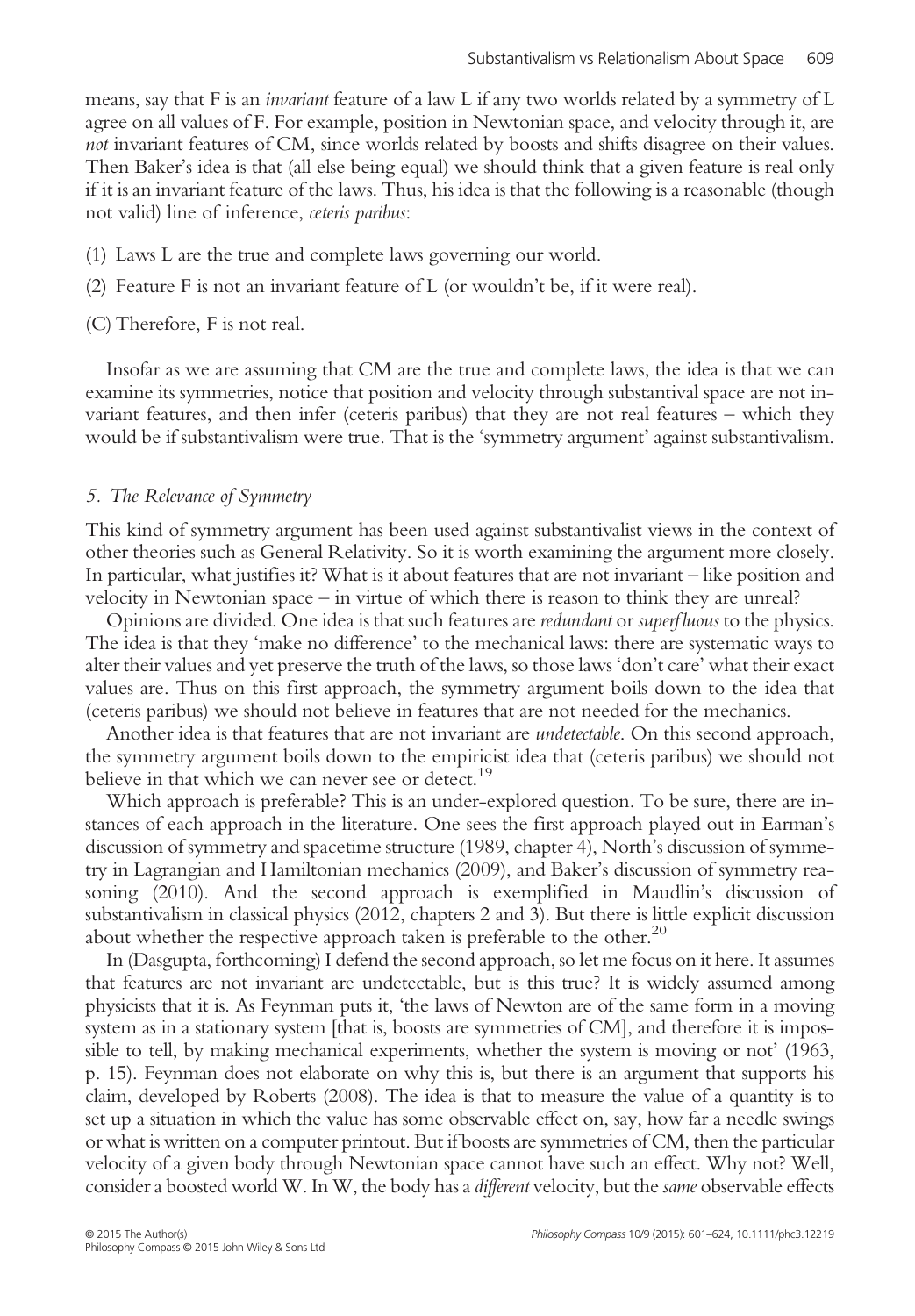(since W will look and taste and smell just like the actual world). Since boosts are symmetries of CM, W is a world in which CM is true; and so it follows that W represents what observable effect we *would* see, according to CM, were everything systematically boosted. So it is impossible to set up a situation in which the particular velocity of a given body will produce a particular observable effect. An analogous argument can be run with regards to position in Newtonian space.

This is no ordinary skeptical argument. To be sure, we are given a number of different hypotheses – that the body is moving at 1mph, that it is moving at 2mph, etc – and, according to the above argument, each hypothesis is consistent with the evidence. To that extent, it resembles an ordinary skeptical argument, where we also have a number of different hypotheses – that I am dreaming, that things are as they appear – each consistent with the evidence. But in ordinary skeptical arguments, different considerations can be advanced in favor of each hypothesis. One might say that the hypothesis that I am dreaming is more ontologically parsimonious, whereas the hypothesis that things are as they appear is closer to common sense, more explanatory, is 'given in experience', and so on. The anti-skeptic thinks that these differences favor the second hypothesis; the skeptic disagrees. But in the current case, there is nothing that can be said in favor of one hypothesis about the velocity of a given body that cannot equally be said in favor of an alternative, boosted hypothesis. All hypotheses are equally simple, equally explanatory, and so on. Thus the two hypotheses are 'evidentially equivalent' in a much stronger sense than the hypotheses under consideration in ordinary skeptical arguments.

The argument that velocity through Newtonian space is undetectable (from two paragraphs back) assumed that velocity boosts are symmetries of the laws. As presented there, the assumption was important: if the laws were not symmetric under boosts, the boosted world W may not be a world in which CM is true, in which case W would not represent the observable effect we *would* observe if everything were boosted. But one might argue that the assumption is not essential, that we can we also establish the same conclusion with something weaker. For suppose there were a velocity-dependent law. To take a very simplistic example, suppose there were some material whose color depends on its velocity through Newtonian space: if it is at rest, it is green; if moving, it takes on other colors. This law is clearly not symmetric under boosts, so now our assumption does not hold. But does this mean that we could tell whether a given sample of the material is at rest, just by looking to see whether it is green? Not necessarily. Having observed that it is green, one can infer that it is at rest only on the basis of a theory, namely that green correlates with rest. Call this theory  $T_1$ . According to a rival theory  $T_2$ , yellow correlates with rest instead. Thus, if  $T_1$  is true, then green indicates rest; if  $T_2$  is true, then green indicates *motion* instead. So, having seen that the material is green, one can infer that it is at rest only if one knows that  $T_1$ , and not  $T_2$ , is true. But can one ever discover whether  $T_1$  or  $T_2$  is true? If one sets up the case so that  $T_1$  and  $T_2$  are empirically equivalent, then experiment alone cannot decide the matter. If  $T_1$  and  $T_2$  also score equally with regards to other theoretical virtues – if they are equally simple and so on – then there will be nothing we can say in favor of the one theory that cannot also be said in favor of the other. In that case, even though the laws are not symmetric under boosts, it remains the case that it will be 'impossible to tell, by making mechanical experiments, whether the system is moving or not', as Feynman put it.<sup>21</sup>

The point is that a mechanical experiment is an attempt to figure out (i) the value of the quantity under investigation, on the basis of (ii) the observed outcome of the experiment, and (iii) the laws governing the process by which (i) caused (ii). If one does not know (iii), one will not know what value of the quantity is indicated by (ii). In the example above, there are velocity-dependent laws, and so being at rest in Newtonian space gives rise to an observably different experimental outcome than being in motion does; but since you do not know which outcome is caused by which state of motion, you are not in a position to know what each outcome indicates.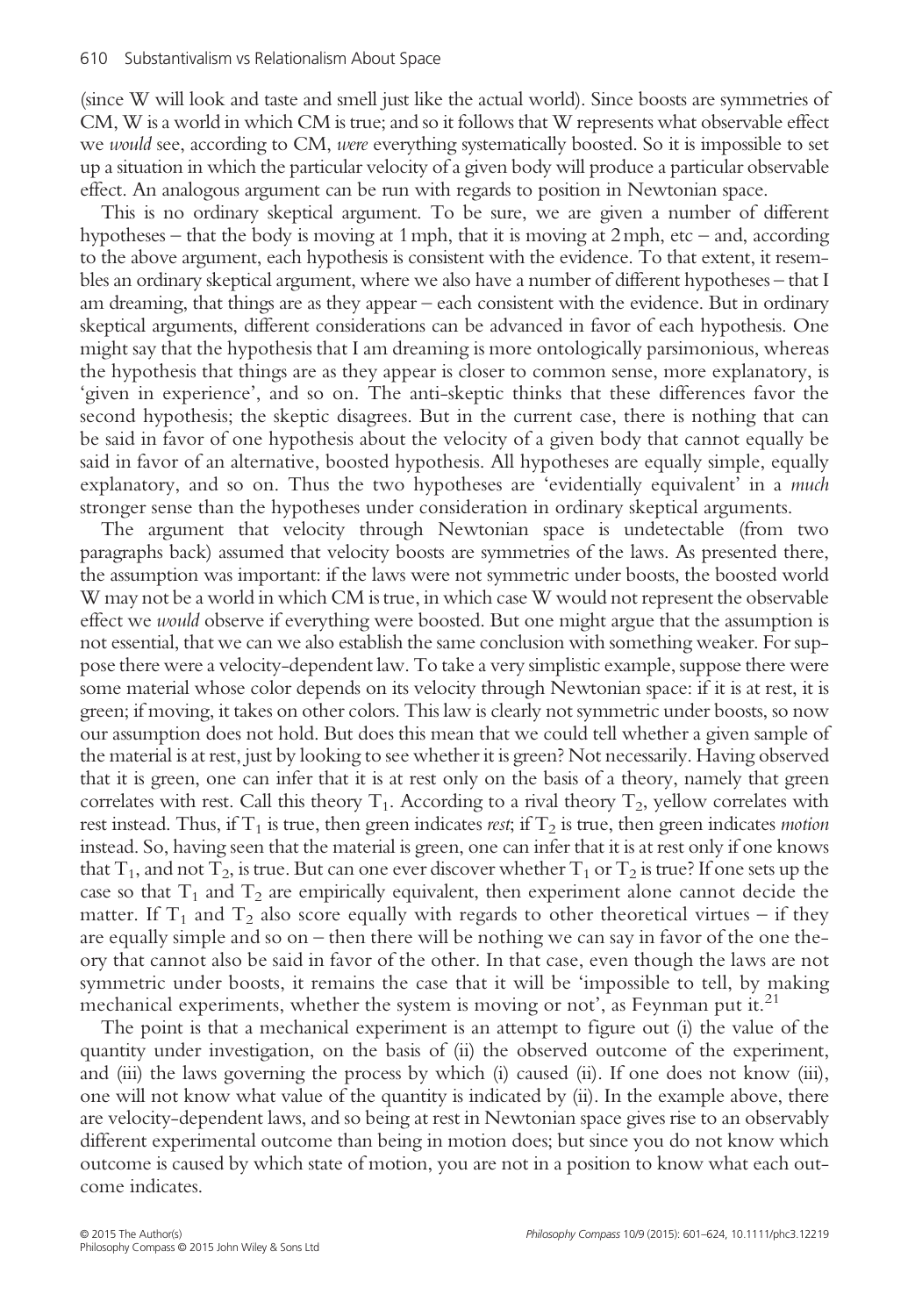This suggests that we can argue that velocity is undetectable without assuming that the laws are symmetric under boosts, and with some weaker assumption about the laws in its place (I leave it for further work to establish exactly what this weaker assumption is). This is not to say that there is anything wrong with the original argument that velocity is undetectable. It is just to say that there may be a stronger argument, with weaker premises, for the same conclusion.

## 6. Galilean Substantivalism

What is the rational response to these symmetry arguments against Newtonian substantivalism? The question is underspecified, for we have four distinct arguments:

- (1) The **boost argument from redundancy**, which says that *velocity* through Newtonian space is redundant.
- (2) The **boost argument from undetectability**, which says that *velocity* through Newtonian space is undetectable.
- (3) The **shift argument from redundancy**, which says that *position* in Newtonian space is redundant.
- (4) The shift argument from undetectability, which says that *position* in Newtonian space is undetectable.

As we will see, many theorists think that the different arguments deserve different responses, so these distinctions are important to keep track of. Let us start by considering the boost arguments, and then turn to shift arguments.

The consensus, with which I agree, is that at least one of the boost arguments is compelling and should move us to reject Newtonian substantivalism. But what view of space should we believe instead? Perhaps relationalism, though the bucket argument suggests not (see section 2). That argument, remember, purports to show that there must be a quantity of *absolute* acceleration – acceleration that is not defined relative to a given body – to explain inertial effects, and relationalism does not yield such a quantity.

We find ourselves in a pickle. If we accept the bucket argument, we must recognize such a thing as absolute acceleration. But acceleration is typically defined as the rate of change of velocity. Thus, if there is such a thing as absolute acceleration, there must also be such a thing as absolute velocity too–that is, velocity that is not defined relative to a material body. But the boost arguments show that absolute velocity is redundant and/or undetectable. So, it appears that we must either reject the bucket argument, or else be lumbered with a redundant and/or undetectable feature in absolute velocity.

As it turns out, this is a false dilemma. There is a view that recognizes such a thing as absolute acceleration, but rejects the definition of acceleration as the rate of change of velocity, and so avoids commitment to absolute velocity. Thus, if one is impressed by the bucket argument, and also by the boost arguments against absolute velocity, one can have one's cake and eat it too!

To see what the view is, it helps to think four-dimensionally. I said earlier that Newtonian substantivalism is the view that space is a three-dimensional (3D) Euclidean object that endures through time, but let us revise this and think of the view four-dimensionally instead. To this end, imagine a stack of 3D Euclidean spaces, one for each moment of time, making up a 4D space-time structure. The 3D spaces are temporally ordered, and there is a temporal distance between any two of them: one might be 1 minute before another, and so on. This induces a temporal distance between any two points in the 4D structure. The temporal distance between any two points in the same 3D space will be 0; that is, they are simultaneous. Call this a 'Euclidean Stack'; see Fig. 2.<sup>22</sup>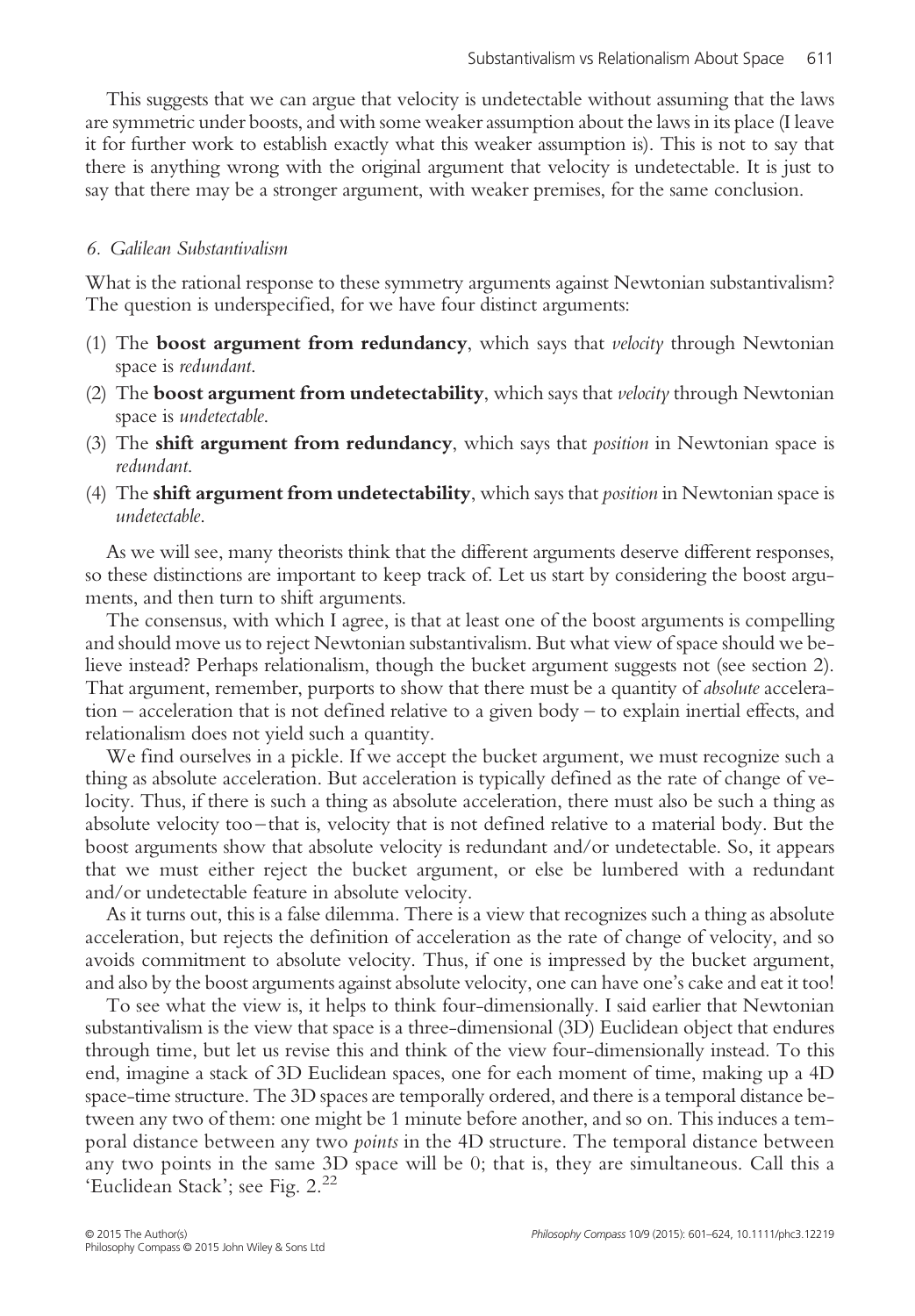

 $t<sub>1</sub>$  is a 3D Euclidean space, represented here as a 2D Euclidean plane, similarly for  $t_2$  and  $t_3$ . Temporal order is represented by the arrow on the right:  $t_1$  is earlier than  $t_2$ , which is earlier than  $t_3$ . There is also a measure of temporal distance between each Euclidean space. In these diagrams, let the temporal distance between  $t_1$  and  $t_2$  and between  $t_2$  and  $t_3$  be 1 minute. Thus, the temporal distance between point  $x$  and point  $y$  is 2 minutes and the temporal distance between point  $y$  and point  $z$  is 0 minutes (they are simultaneous points).

#### Fig. 2. A Euclidean Stack

We can then understand Newtonian substantivalism as adding the following posit: that there is a spatial distance between *any* two points in the stack. Of course, there already was a spatial distance between any two simultaneous points—this follows from calling each of the 3D spaces making up the stack 'Euclidean'. The current posit is that there is a spatial distance between any two nonsimultaneous points too. Let us understand the posit as implying that, given a point x in one 3D space, any other 3D space contains a point that is 0 meters from x. The result is known as 'Newtonian space-time', and we can now understand Newtonian substantivalism to be the view that Newtonian space-time exists, and has this structure, independently of its material constituents. See Fig. 3a.



Fig. 3a. In Newtonian space-time, there is a spatial distance between any two points in the stack. Thus, even though x and z are in distinct Euclidean spaces ( $t_1$  and  $t_3$ , respectively), we can nonetheless say that  $x$  is 4 feet from  $z$ . Note that  $x$  is 0 feet from  $y$ ; in effect,  $x$  and  $y$  are the "same place" at different times.



Fig. 3b. Particle 1 is at rest, because its location in  $t<sub>3</sub>$  is 0 feet from its location in  $t_2$  and  $t_1$ . Particle 2 is moving at constant velocity: its location in  $t_3$  is 4 feet from its location in t<sub>1</sub> and its location in t<sub>2</sub> was exactly halfway between. Particle 3 is accelerating: it travels further between  $t_2$  and  $t_3$ than it did between  $t_1$  and  $t_2$ .



In section 2, I said that, according to the Newtonian substantivalist, a body is at rest if it occupies the same place over time, and is moving if it occupies a different place at different times. We can now reinterpret this as follows. All bodies occupy different regions of the 4D stack at different times, since each moment of time is a different 3D Euclidean space. Still, we can say that a body is at rest if the spatial distance between its current location and its earlier one is 0, and moving otherwise. In effect, we are defining a 'place' to be a straight vertical line through the 4D stack that connects points that are 0 meters from one another. Velocity can then be defined as distance traveled over time, and acceleration can be defined as the rate of change of velocity, as normal. Note that these are absolute notions of velocity and acceleration: a body's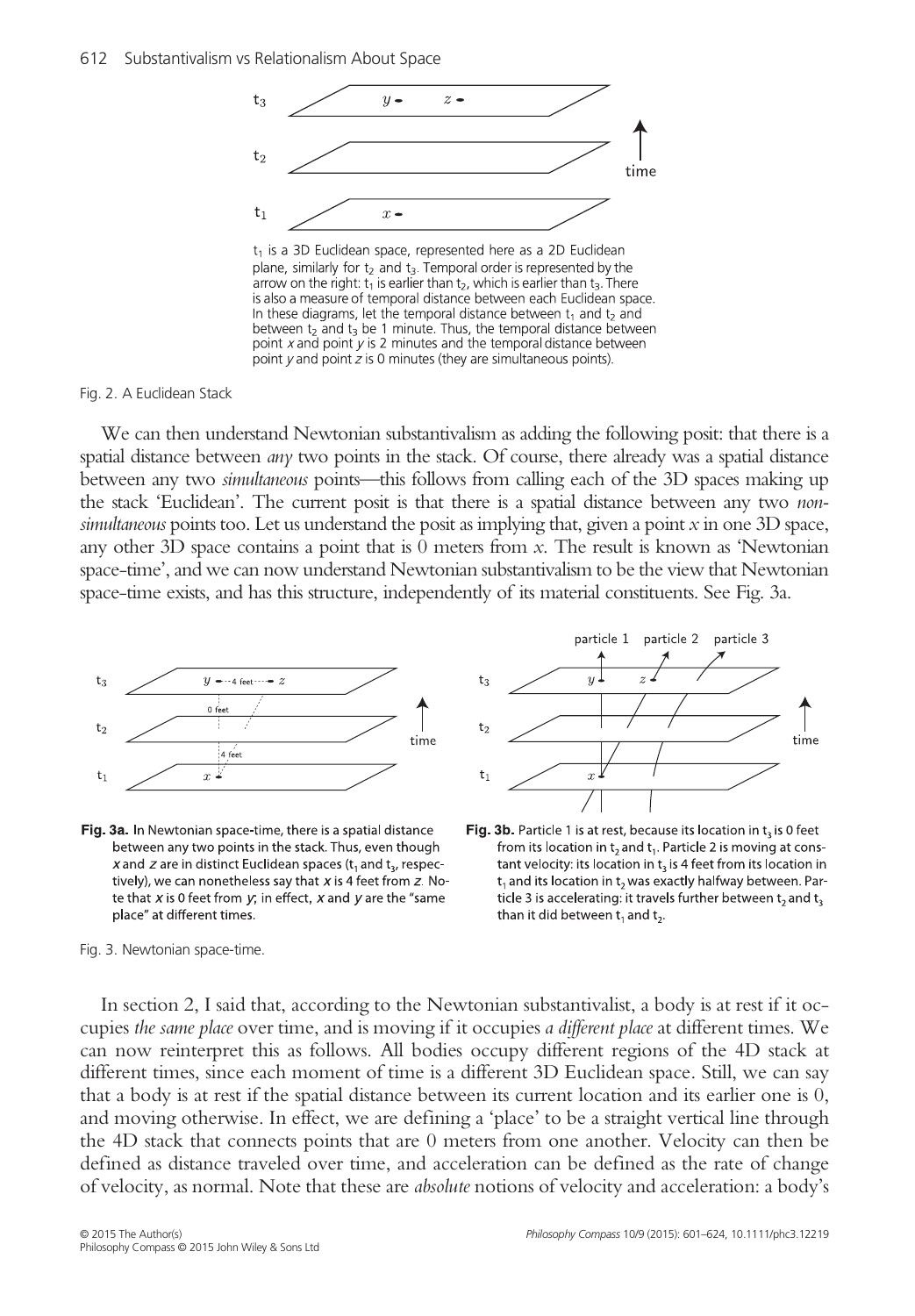velocity and acceleration are not defined in terms of its relations to other material bodies, but rather in terms of its trajectory through Newtonian space-time. See Fig. 3b.

We can now define the intermediary view that yields a notion of absolute acceleration but not absolute velocity, as follows. Start with a Euclidean Stack, but do not make the Newtonian posit that there is a spatial distance between any two events in the stack. So, given any two non-simultaneous points, there is no fact of the matter as to the spatial distance between them. It follows that there is no fact of the matter as to how far a given body is now from where it was then, and so no fact of the matter as to its distance traveled over time. Thus, we have dispensed with the notion of absolute velocity that we had in Newtonian space-time.

How then can we secure a notion of absolute acceleration? By distinguishing between straight and curved vertical lines through the stack. As we can see from Fig. 3, there is a distinction between straight and curved vertical lines in Newtonian space-time too: the straight lines are the trajectories of constant absolute velocity. But, on the current view, we cannot define the distinction between curved and straight lines like this because the notion of absolute velocity is not well defined. So instead, we take the distinction to be primitive. The result is known as 'Galilean space-time', and we can let Galilean substantivalism be the view that Galilean space-time exists, and has this structure, independently of its material constituents. See Fig. 4a.

According to Galilean substantivalism, a body is accelerating if it makes a curved trajectory through the stack. This is an absolute notion of acceleration, since whether a body is accelerating is defined not in terms of its relations to other bodies, but rather in terms of its trajectory through the stack. The Galilean substantivalist then explains inertial effects, such as the water going concave in the spinning bucket, by saying that they are effects felt by bodies that are accelerating in this sense. Thus, since her view recognizes a notion of absolute acceleration, she claims that her view has all the explanatory virtues of Newtonian substantivalism. And yet, since she defines absolute acceleration without appeal to absolute velocity, she is rid of that bit of redundant and/or undetectable structure. See Fig. 4b.



Fig. 4a. In Galilean space-time, the spatial distance between nonsimultaneous points is undefined. So, there is no fact of the matter as to the spatial distance between  $x$  and  $y$ , or between  $x$  and z. Instead, there are facts about which vertical trajectories through the stack are straight and which are curved. The dotted lines between  $x$  and  $y$ , and between  $x$  and  $z$ , represent straight trajectories.



Fig. 4b. Particle 1 is in unaccelerated, or 'inertial', motion, because it makes a straight trajectory through the stack. Particle 2 also makes a straight trajectory and so is also in unaccelerated motion. Because there is no spatial distance between  $x$  and  $y$ , or between  $x$  and  $z$ , there is no fact of the matter as to which particle is at rest and which is moving; in contrast to the situation in Newtonian space-time (compare Figure 3b). Particle 3 makes a curved trajectory through the stack and so is accelerating.

#### Fig. 4. Galilean space-time.

For these reasons, it is widely thought that Galilean substantivalism is a vast improvement on Newtonian substantivalism.23

#### 7. Problems for Galilean Substantivalism

Are we now done? Can we conclude that Galilean substantivalism is the correct view of spacetime, at least in a classical context? Many theorists think so.<sup>24</sup> But it is not clear that they are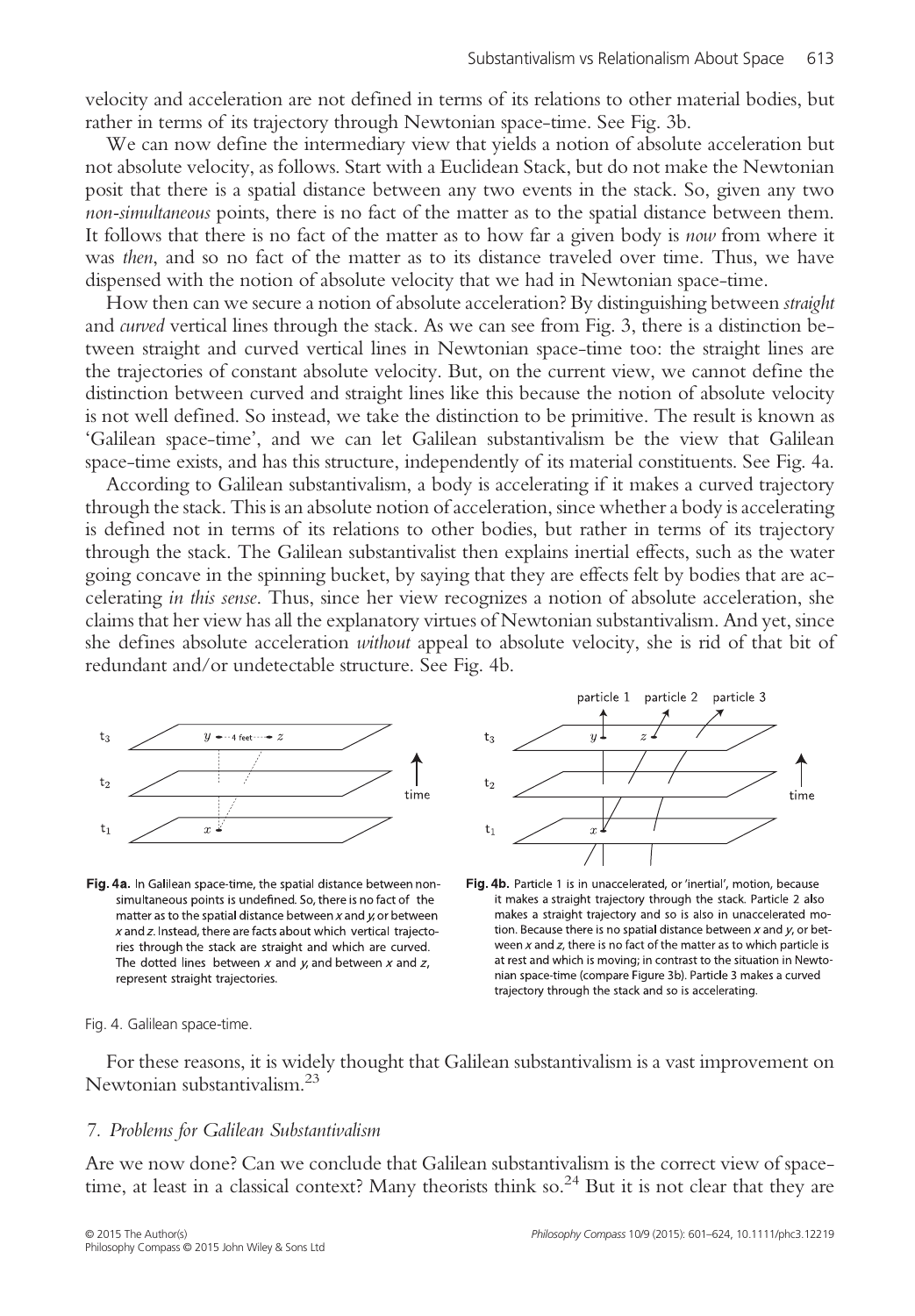right, for even if it is an improvement on Newtonian substantivalism, Galilean substantivalism appears to contain lots of remaining redundant and/or undetectable structure.

For one thing, we still have the *shift* arguments to contend with. After all, Galilean substantivalism appears to recognize a real difference between shifted worlds, since in a shifted world bodies make trajectories through different bits of Galilean space-time than they actually do. Thus, even if the Galilean substantivalist is rid of one kind of redundant and/or undetectable structure, namely absolute velocity, she is still lumbered with another, namely position in Galilean space-time. This is not to deny that Galilean substantivalism is an improvement; it is just to say that it is, perhaps, not the final view on the matter.

This issue is well known and much discussed, and I will address it further below. But before that, let me outline two less discussed respects in which Galilean substantivalism might be accused of harboring redundant and/or undetectable structure.

First, consider a world W with bodies making trajectories through Galilean space-time, and now imagine a world W\* that differs only in the fact that all the trajectories are uniformly 'tilted over' in the stack. In Newtonian space-time, the result of tilting the trajectories over would be a boosted world in which everything has a different absolute velocity. In Galilean space-time, we cannot describe W\* like that, since absolute velocity is not well defined. But still, W\* is distinct from W, since bodies make different trajectories through Galilean space-time in W\* than they do in W; see Fig. 5. Thus, Galilean space-time still has enough structure to make sense of differences between these worlds; it is just that we must now label them 'tilted' worlds, not 'boosted' worlds. And, the argument goes, this change in labels is irrelevant: differences between tilted worlds are redundant and/or undetectable if differences between boosted worlds were. So, just as we had two boost arguments against Newtonian substantivalism – from redundancy and undetectability, respectively  $-$  we have two corresponding *tilt arguments* against Galilean spacetime.<sup>25</sup>



Fig. 5a. In Newtonian space-time, we can distinguish worlds that differ only in a uniform velocity boost. Worlds W and W\*, illustrated here, are an example. In W, the two particles are at rest. In W\*, they are both moving at constant velocity in the same direction. So, W\* is 'boosted' relative to W.



Fig. 5b. In Galilean space-time, we can distinguish worlds that differ only in a uniform tilt. Worlds W and W\*, illustrated here, are an example. Unlike in Figure 5a, we cannot say that in W the particles are at rest and in W\* they are in uniform motion, for the distinction between rest and uniform motion is not well-defined in Galilean space-time. So we cannot describe W\* as boosted relative to W. Still, the worlds are distinct insofar as the particles make a different trajectory through Galilean space-time in each one. So, we can describe W\* as 'tilted' relative to W.

#### Fig. 5. Boosts and tilts.

Second, one might even try to argue that whether a body is making a curved or straight trajectory through Galilean space-time is undetectable. This might sound odd. Can we not detect this by seeing whether the body is experiencing inertial effects, like the water in the bucket going concave? After all, the Galilean substantivalist told us how such forces relate to trajectory: she said that bodies under the influence of no force make straight trajectories through space-time, and bodies under the influence of force make curved trajectories (where the degree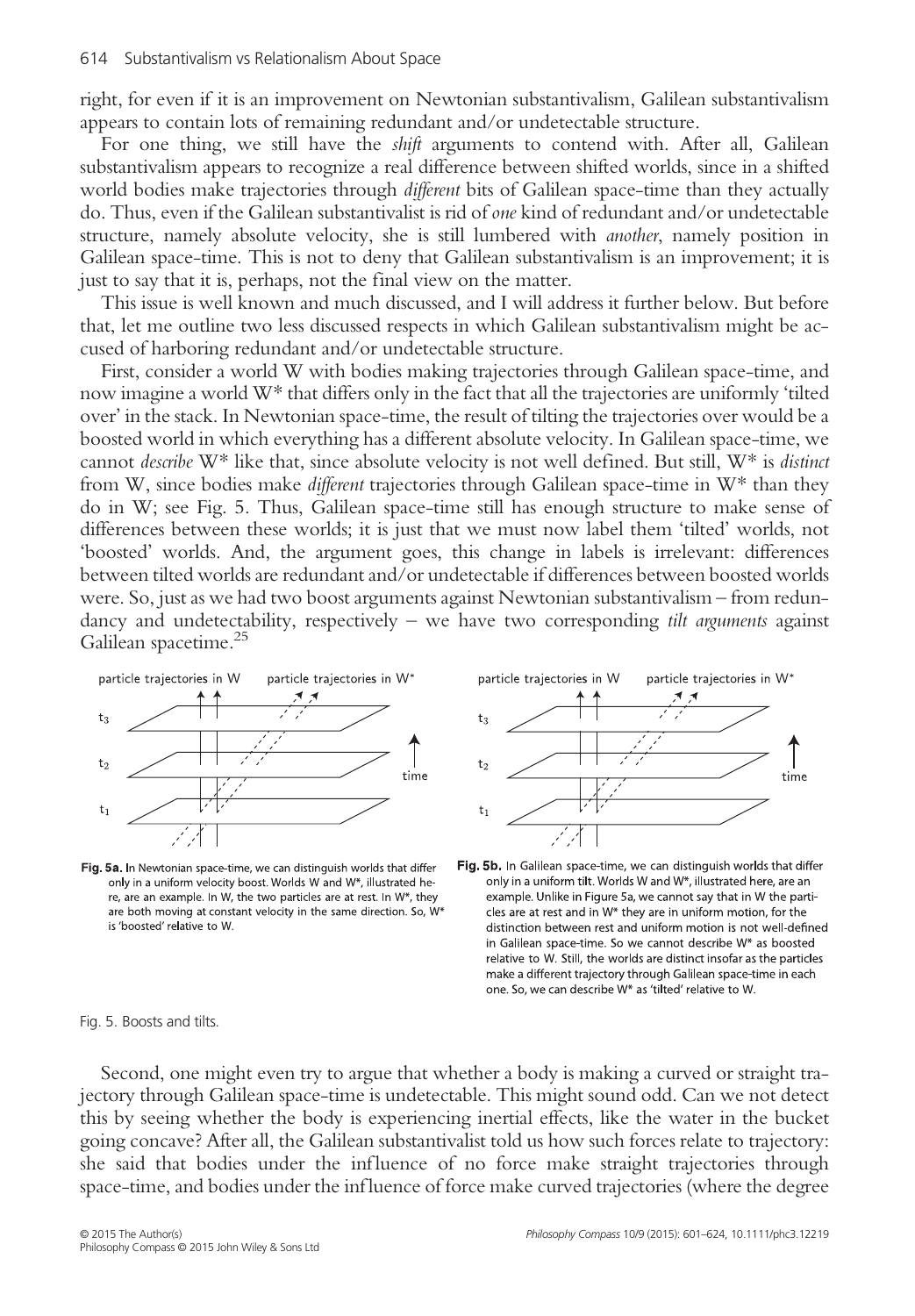of curvature is proportional to the force). So, if we see that a body is free of force  $-$  e.g. if we observe no inertial effects – can we not conclude that it is making a straight trajectory?

Not quite. Call this theory about how force relates to trajectory  $T_1$ . In effect,  $T_1$  picks out the straight trajectories as being 'privileged'; that is, as being those trajectories that are followed by bodies in the absence of force. But now pick a curved trajectory, and take the set of all trajectories that are unaccelerated relative to it. According to  $T_2$ , they are the privileged trajectories followed by bodies in the absence of force, and bodies under the inf luence of force follow trajectories that are curved relative to those privileged ones (where the degree of curvature is again proportional to the force). Now, imagine that we see a body free of force. What does this indicate? According to  $T_1$ , it indicates that the body is making a straight trajectory; according to  $T_2$ , it indicates that it is making a certain kind of curved trajectory. So, if one does not know whether  $T_1$  or  $T_2$  is true, and all one sees is a body free of force, one will not know whether it is moving along a straight or curved trajectory! Assume now that we cannot know whether T1 or  $T_2$  is true. Then, we cannot detect whether a body is moving along a curved or straight trajectory. The situation is similar to the discussion of color at the end of section 5: it may be that making a straight trajectory is observably different than making a curved trajectory, but if we do not know which observation correlates with which trajectory, we are not in a position to know what each observation indicates. Call this the 'curvature' argument.<sup>26</sup>

This argument rests on the idea that we cannot know whether  $T_1$  or  $T_2$  is true. Is this correct? They are empirically equivalent, so data are never going to refute one but not the other. Any reason to believe one over the other must therefore be based on some criteria other than empirical adequacy, such as simplicity. And, though  $T_1$  is easier than  $T_2$  to write down, it is not clear whether that is the kind of simplicity that yields an epistemic reason to believe  $T_1$ . Clearly, the issue depends on epistemological issues regarding what kinds of criteria yield reasons for belief. I will not try to settle these issues here.

To sum up: We have the shift arguments, the tilt arguments, and the curvature argument, all purporting to show that Galilean substantivalism harbors redundant and/or undetectable structure. If these arguments succeed then, while Galilean substantivalism is an improvement on Newtonian substantivalism, it is far from ideal and should not be considered a stable resting point.

Dothe arguments succeed? Set aside the curvature argument, since it is somewhat speculative, and focus on the shift and tilt arguments. Are they compelling?

There is a growing consensus that they are not. Specifically, the consensus I have in mind makes the following two claims:

- (i) The shift arguments do not make a compelling case against Galilean substantivalism.
- (ii) Nonetheless, the boost arguments do make a compelling case against Newtonian substantivalism, and in favor of Galilean substantivalism.

So the consensus is that there is a problem with the shift arguments specifically, a problem that the boost arguments do not share. Moreover, it turns out that if the shift arguments have this problem, the tilt arguments have it too. Thus, according to this consensus, Galilean substantivalism is a stable resting point after all (in a classical context).

I think that this consensus is a mistake: *if* the boost arguments made a compelling case against Newtonian substantivalism, then the shift and tilt arguments also make a compelling case against Galilean substantivalism. In which case, Galilean substantivalism is not a stable resting point, just as we suspected. I will finish by discussing this issue.

## 8. Boosts vs shifts I: modality

What is the difference between the boost and shift arguments, according to this consensus? Two differences have been emphasized: a modal difference, and an epistemic difference.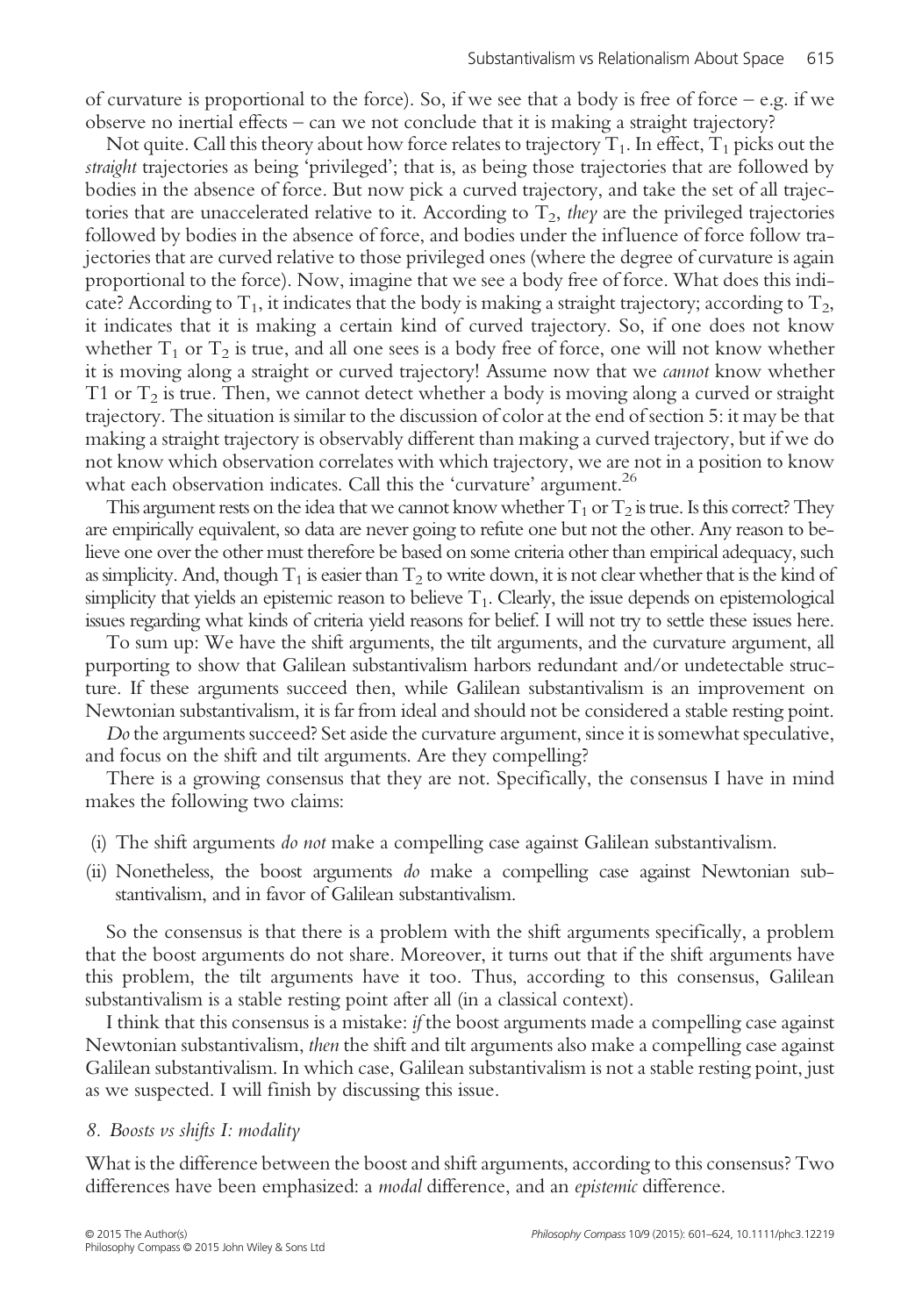### 616 Substantivalism vs Relationalism About Space

Start with the modal difference. As presented above, the shift arguments against Galilean substantivalism make a modal assumption, namely that Galilean substantivalism implies

(Shift) There are many possible worlds that differ from actuality only in a uniform shift of all matter.

The analogous assumption in the boost arguments is that Newtonian substantivalism implies

(Boost) There are many possible worlds that differ from actuality only in a uniform boost of all matter.

No one has questioned this latter assumption that Newtonian substantivalism implies (Boost). But many Galilean substantivalists have argued that their view does not imply (Shift), and indeed that (Shift) is false, so that the shift arguments fail.

Why do they think that (Shift) is false? Well, the shifted worlds are qualitatively alike, in the sense defined in section 3. They agree on the truth of all statements that make no reference to any particular region of Galilean space-time; for example, that two bodies  $x$  and  $y$  are 2 meters from each other. They differ only with regards to which particular region of space-time each body is located at: in one world, the body is located at this region (demonstrating a bit of substantival space-time) while in the other it is located at *that* region (demonstrating another). Now, a view in modal metaphysics known as 'anti-haecceitism' states that there is no difference between possible worlds without a qualitative difference. So, if anti-haecceitism is true, then (Shift) is false. And anti-haecceitism is reasonably popular: some take it to be an axiom in their theory of necessity, others take it to follow from some theory about the workings of de re necessity such as counterpart theory. But, either way, a Galilean substantivalist might endorse anti-haecceitism, and thereby reject (Shift), and so conclude that the shift argument fails. This response is known as 'sophisticated substantivalism', and has been pursued (in the context of an analogous debate about substantivalism in General Relativity) by Brighouse (1994), Butterfield (1988), Caulton and Butterfield (2012), Hoefer (1996), Maidens (1992), and Pooley (2006, manuscript), among others.

A sophisticated substantivalist will say the same thing about the tilt arguments. As presented above, the tilt arguments assumed that Galilean substantivalism implies

(Tilt) There are many possible worlds that differ from actuality only in a uniform tilt of all matter.

But tilted worlds are qualitatively alike too, so a sophisticated substantivalist will say that their view does not imply (Tilt), and indeed that (Tilt) is false.

Is this a reasonable response to the shift and tilt arguments? I think not. To see why, consider an analogy with boosts. Imagine a Newtonian substantivalist who, faced with the boost argument, makes the following speech:

'Your argument assumes that my view implies (Boost). But your assumption is incorrect, and indeed I claim that (Boost) is false. Why? Because I believe, with Spinoza, that all truths flow from the essence of God, and hence that all truths are necessarily true. So, I believe that (Boost) is false simply because there are no non-actual worlds at all! Hence I reject your assumption that my view implies (Boost), and so I reject your boost argument against my view.'

We should all agree that this Spinozist response is no good. It is not that Spinoza's view – that all truths are necessary – is false (if indeed it is false). Rather, it is the wrong kind of response. For suppose that Spinoza was right that every truth is necessary, so that (Boost) is false. Does this mean that we can happily retain our belief in Newtonian substantivalism? Surely not! Even if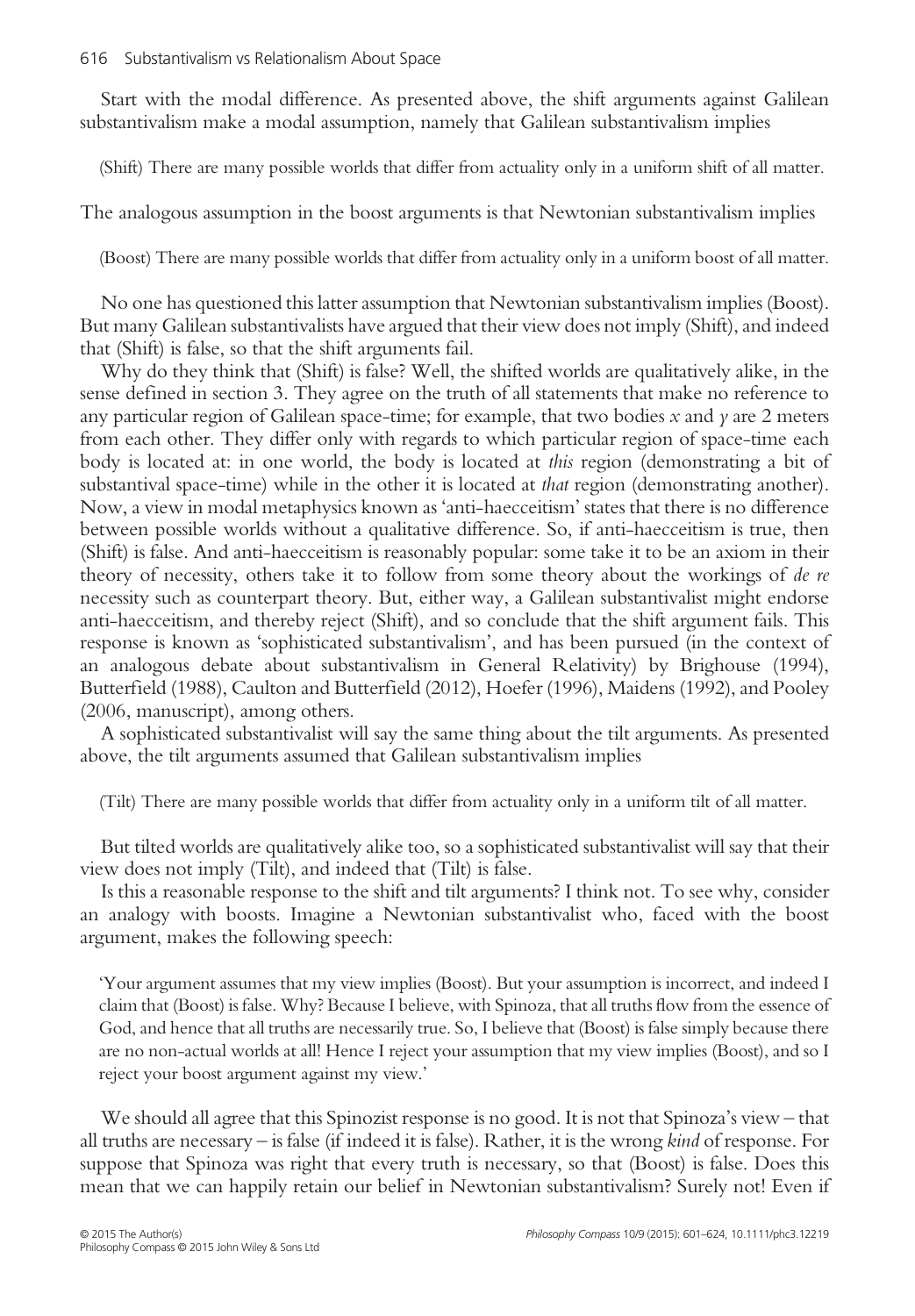Spinoza is right, it remains the case that absolute velocity is redundant and undetectable, just as the boost argument concludes. It's just that, when arguing the point to a Spinozist, we should not do so in terms of the framework of metaphysically possible worlds. Our reasoning about detectability and redundancy, and hence the boost arguments, should be couched in other terms (we can leave it to the Spinozist to tell us how to do this).

The right response to the boost argument, as we know, is to reject Newtonian substantivalism and endorse Galilean substantivalism instead. This position agrees with the Spinozist that (Boost) is false, but it offers a different explanation of why (Boost) is false. According to Galilean substantivalism, (Boost) is false because of the structure of space-time: the pared-down structure of Galilean space-time is enough on its own to guarantee that (Boost) is false.<sup>27</sup> In contrast, the Spinozist above thinks that (Boost) is false for some other reason, specifically, because of the nature of God.

The lesson is this. The right response to the boost argument rejects (Boost). But not any view that rejects (Boost) is the right response. What distinguishes the right response is that it rejects (Boost) for a particular reason: it offers a new view about the structure of space-time that implies that (Boost) is false.

Go back to the shift argument against Galilean substantivalism. The 'sophisticated substantivalist' response maintains that Galilean substantivalism is true, and yet insists that (Shift) is false, and so thinks that the shift argument fails. But why, on this view, is (Shift) false? Not because of the structure of space-time. For Galilean substantivalism – at least, as described above  $-$  is the view that there is a *physical entity*, substantival space-time, that exists independently of the matter situated within it. So I can denote different parts of this entity by demonstration: there is one part *here* (pointing at my desk), another part *there*, and so on. And a shifted possible world can then be described as one in which my desk is located *there* rather than *here* (and so on for other material bodies). Nothing about the structure of space-time, according to Galilean substantivalism, rules out the possibility of matter being arranged like that.<sup>28</sup> If it turns out that such a world is impossible, that must be because of something else: perhaps because of an axiom in one's theory of necessity that implies anti-haecceitism, or perhaps because of some counterpart theory about de re modality that implies anti-haecceitism, or perhaps some other reason. At any rate, these are the kinds of explanations that the sophisticated substantivalists mentioned earlier offer as to why (Shift) is false.

I claim that this is no better a response to the shift argument than the Spinozist response was to the boost argument. Admittedly, the sophisticated substantivalist might appeal to a reputable modal thesis, such as counterpart theory, to explain why (Shift) is false, while the Spinozist appeals to a unreputable thesis to explain why (Boost) is false. But the fact that counterpart theory is more reputable or plausible than Spinozism is neither here nor there: the point is that they are both the wrong kind of response. The charge against Galilean substantivalism is that it has redundant and/or undetectable structure. Typically, one makes this charge using the framework of metaphysically possible worlds, by meditating on the proliferation of shifted worlds mentioned in (Shift). But this is just one (particularly vivid) way to make the charge, and if one's interlocutor has idiosyncratic views about metaphysical possibility that preclude one from making the charge in those terms, then one must make the charge somehow else. So, one misses the point of the charge if one responds by wheeling some modal theory on which (Shift) is false – however plausible that theory may be  $-$  just as one misses the point if one wheels in Spinozism as a response to the boost arguments.

Instead, the right response to the shift argument is to propose some new theory about the structure of space-time that is enough by itself to guarantee that (Shift) is false. What would this new theory be like? This is an open area of current research. The obvious starting point is to say that space-time is not fundamentally an entity. So, one might propose some kind of 'qualitativist'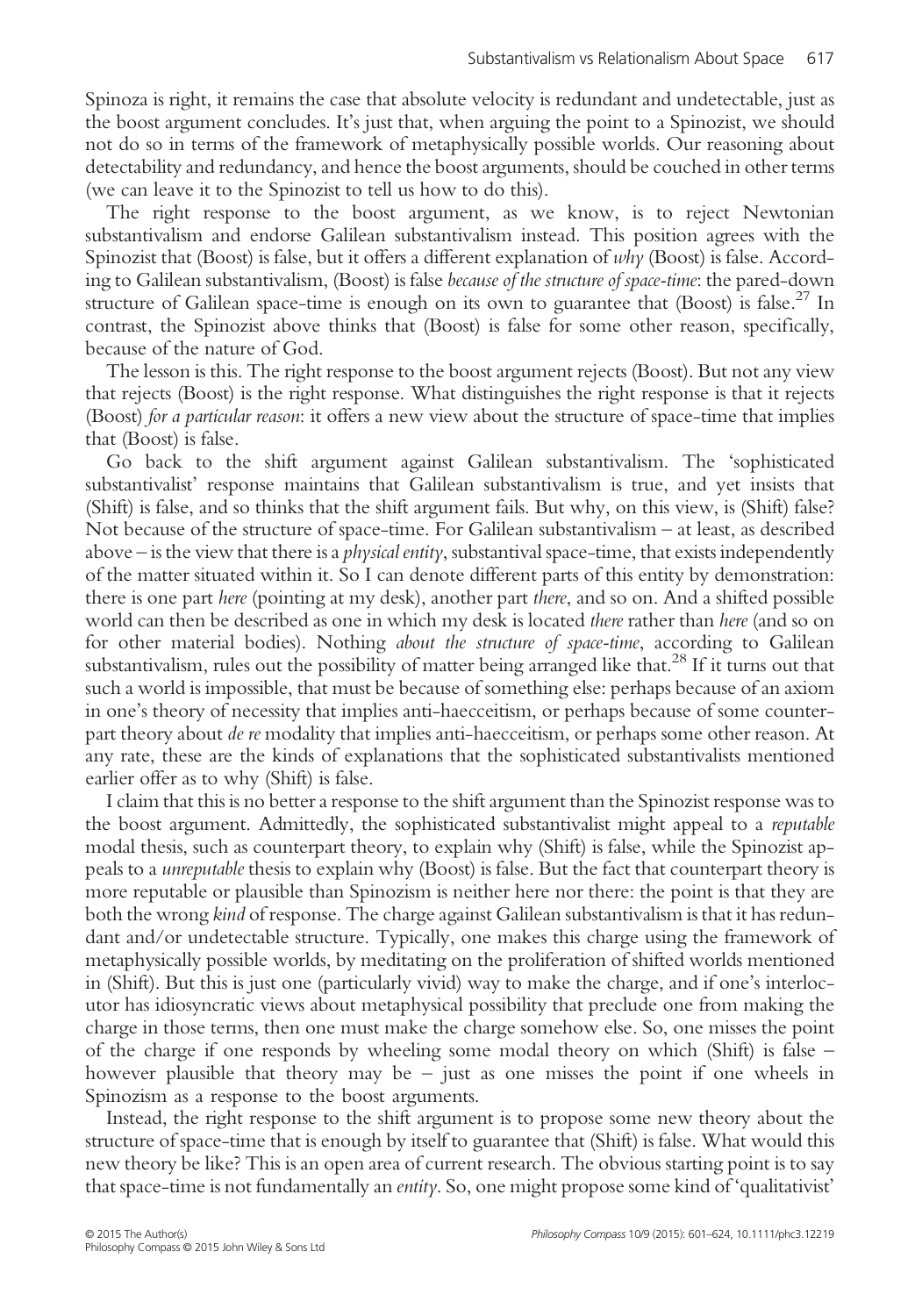view of space-time, on which the fundamental facts about space-time are purely qualitative. They would make no mention of entities, such as regions of space-time that stand in geometric relations; rather, they would just describe a patchwork of purely qualitative geometric relations. For example, one might try applying a 'bundle theory' to space-time regions (see O'Leary-Hawthorne and Cover (1998), and L.A. Paul (2014)). Or one might try a kind of 'generalism' (see Dasgupta (2009), (2011); and Russell (manuscript)). But it is fair to say that we do not yet know how best to develop this qualitativist view of space-time. Here, it suffices to say that, on any qualitativist view, there would not be enough structure at the fundamental level to generate shifted worlds, in just the same sense that in Galilean space-time we do not have enough structure to generate boosted worlds.

If this is right, then the consensus described earlier – that the shift arguments fail in a way that the boost arguments do not – is a mistake. Just as the boost arguments motivate a move from Newtonian to Galilean substantivalism, so the shift arguments should motivate a move from Galilean substantivalism to some qualitativist view about space-time.

Of course, if a qualitativist held that space-time (understood qualitatively) had the same geometric structure as Galilean space-time, one could call her view a version of 'Galilean substantivalism'. And then one would say that the shift arguments do not make a compelling case against Galilean substantivalism after all, just as the consensus said. I do not mind talking that way, but it is just a verbal maneuver. The point remains that the shift arguments make a compelling case for a change in view, away from the idea that space-time is an *entity* and toward the idea that it is, ultimately, a purely qualitative structure. This is contrary to the consensus, according to which the shift arguments fail and no change to a qualitativist view is necessary.29

## 9. Boosts vs Shifts II: Epistemology

Put aside anti-haecceitism: let us assume that Galilean substantivalism implies (Shift), just as the shift argument says. Still, Maudlin (1993) argued that there is another difference between boost and shift arguments. His focus is on the undetectability versions of both arguments. He argued that while velocity through Newtonian space is undetectable, location in Galilean (or Newtonian) space is not undetectable. For this reason, he thinks that while the undetectability argument from boosts makes a compelling case against Newtonian substantivalism, the undetectability argument from *shifts* fails to make a compelling case against Galilean substativalism.

Of course, this would be moot if you thought that the redundancy arguments did all the work. But Maudlin thinks that the *undetectability* arguments are more important. So he concludes, with the consensus, that Galilean substantivalism is a stable resting point.

What, according to Maudlin, is the difference between the case of velocity and location? In the case of velocity, he says:

The universe as a whole may be at rest, or traveling uniformly five meters per second due north, or 888 meters per second in the direction between Earth and Betelgeuse, and so on. According to Newtonian dynamics no possible observation can reveal its actual state of motion. (1993, pp. 189-90).

But the case of location, he says, is different:

Various positional states of the universe as a whole are possible: It could be created so my desk is here, or three meters north of here, or 888 meters from here in the direction from Earth to Betelgeuse, and so on. Which is the actual state of the world? Now the answer is easy: In its actual state, my desk is here,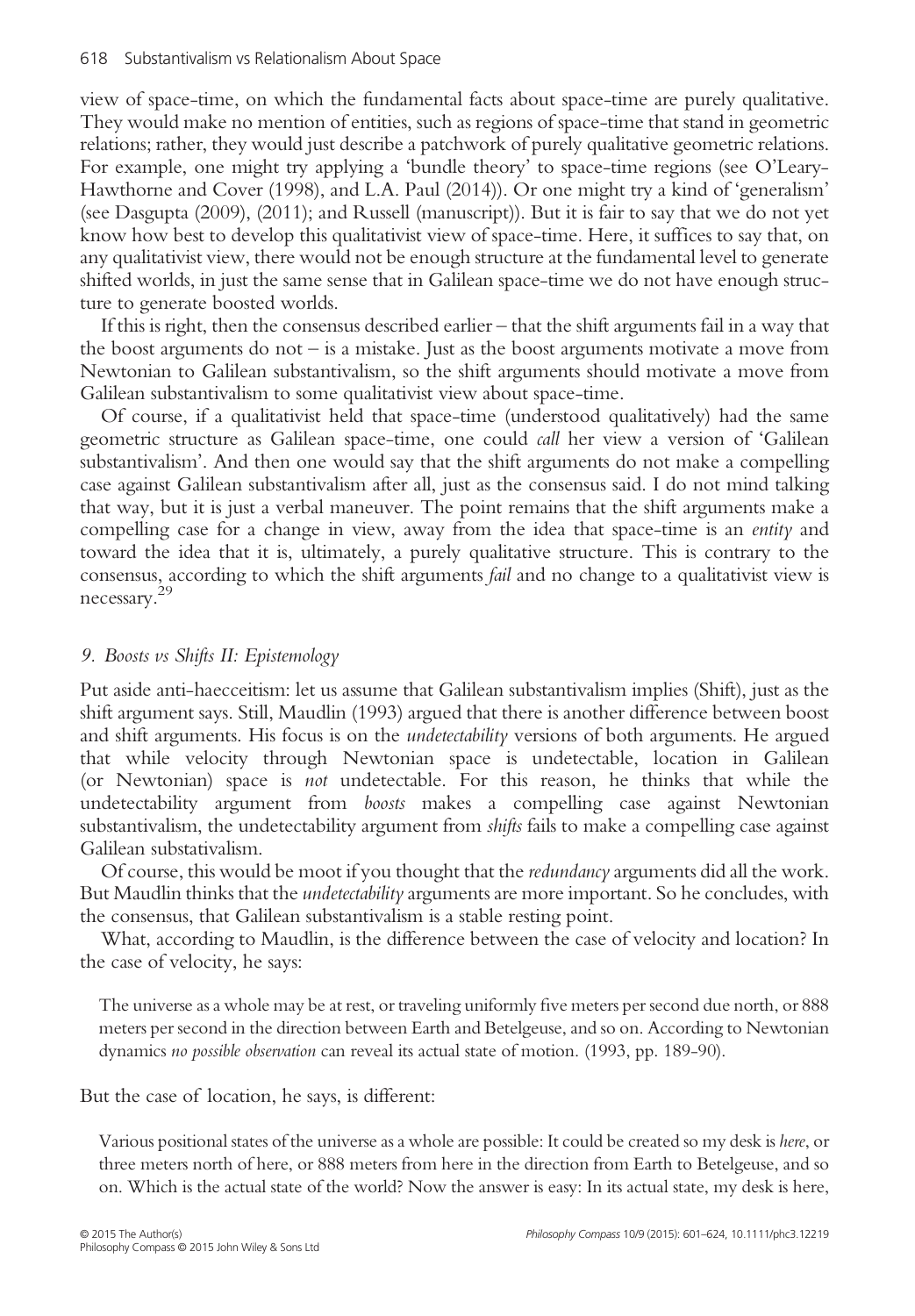not three meters north or anywhere else... To even formulate the appropriate question in the [shift] argument] one must indexically pick out a spatiotemporal location, and it is then no great trick to observe what material body that location actually contains. (1993, p. 190).

The idea is this. Suppose that Newtonian substantivalism is true. And suppose that (Boost) is true: there are many distinct possible worlds that differ only in a uniform velocity boost. Then, we can formulate a question about which of this world we inhabit, for example:

'Is the universe as a whole at rest?'

And the reasoning in section 5 purports to show that we cannot answer this question. But now suppose that Galilean substantivalism is true, and that (Shift) is true: there are many distinct worlds that differ only in a uniform shift. Maudlin's idea is that we cannot formulate an analogous, unanswerable question about which of these worlds we inhabit. For example, we might try asking:

'Is my desk here or three meters north of here?'

But we know the answer: My desk is right here! The difference, according to Maudlin, is that the only ways we have of denoting a given region of substantival space – demonstrating it, or describing its relations to material bodies – are such that, having asked a question about what is located there, the question is easily answerable. $30$ 

This shows that there is an *expressive difference* between velocity and location: we can formulate unanswerable questions about the former, but not the latter. What follows? Maudlin thinks it follows that 'the static shift [i.e. (Shift)] does not… imply that there are any real but empirically undeterminable spatiotemporal facts about the world' (p. 191). So, the idea is that the expressive difference shows that we can detect – and, more generally, know – where we are in Galilean space-time. We can display the argument like this:

- (1) We cannot formulate an unanswerable question about where we are in Galilean space-time.
- (2) Therefore, we can know where we are in Galilean space-time.

Thus, even though there are infinitely many shifted worlds that look and smell exactly alike, Maudlin thinks we can know which one we inhabit. In which case the shift argument from detectability against Galilean substantivalism fails.

Is Maudlin right? I think not. I agree that (1) is true, but (2) does not follow. To be sure, (2) would be one explanation of  $(1)$ : if we *can know* where we are in Galilean space-time, then that would explain why there are no unanswerable questions about where we are. But another explanation is that (1) is true because of our expressive limitations. On this view, (1) is true not because we can know where we are in Galilean space-time, but because we lack the capacity to refer to regions of space-time in a way that would allow us to formulate an unanswerable question. So, on this view, we cannot know where we are in Galilean space-time, just as the shift argument states.

I think there are reasons to prefer this second view. Remember, the argument that we are ignorant of location was exactly the same as the argument that we are ignorant of velocity. In both cases, there are infinitely many boosted or shifted worlds that look and smell and taste and feel exactly alike, and so are indiscernible in that sense. Why then should the situation be any different in the case of location than velocity? Why, just because I cannot formulate an unanswerable question about my location, should it follow that I am not ignorant at all? To the contrary, I would appear to have two cognitive failings: a failure to know, and a failure to be able to ask a certain kind of question. Maudlin's view has the bizarre consequence that this double failure amounts to a success!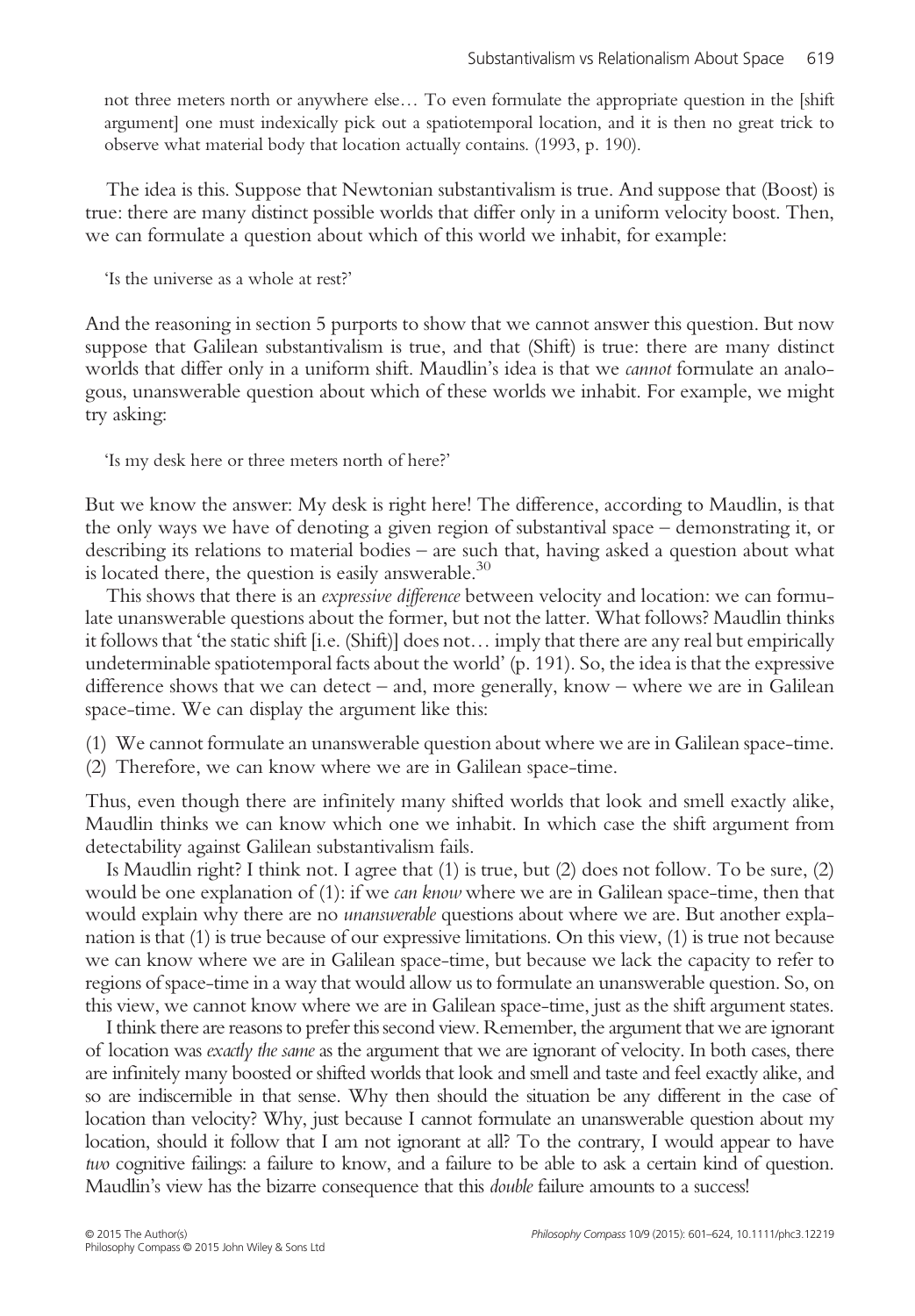To defend his view, Maudlin might appeal to a general principle to the effect that one is ignorant about some topic if and only if one can formulate a question about it that one does not know the answer to. $31$  Call this the principle that *all ignorance is expressible*. This principle would rule out my explanation of premise 1. But I think that the principle is false.

To see this, suppose we live in a world  $W_1$  of one-way eternal recurrence: there was a first epoch which lasted (say) 3 trillion years, followed by a qualitatively identical second epoch, followed by a third, and so on ad infinitum. Which one do we inhabit? Since they are all indiscernible, we cannot know. And in this case, the ignorance is expressible: we can formulate questions that we do not know the answer to, for example:

'Do I inhabit the 3rd epoch?' 'Do I inhabit the 4th epoch?' …and so on.

But now consider a world  $W_2$  exactly like  $W_1$  except that there are infinitely many epochs extending to the past as well. W<sub>2</sub> is a world of *two-way* eternal recurrence in which there is no first epoch and no last. I claim that if we do not know which epoch we inhabit in  $W_1$ , we do not know which epoch we inhabit in  $W_2$  either. After all, in *both* worlds the epochs are all indiscernible, so there is no telling the epoch's apart. But then the principle that all ignorance is expressible is false. For in  $W_2$  the ignorance is *inexpressible*: we cannot formulate a question about the matter that is unanswerable. For in  $W_2$  the 'questions' indented above are not meaningful, since 'the 3rd epoch' would not refer. If we lived in  $W_2$ , we could only refer to epochs by demonstrating them – 'this epoch' – or by describing their relation to material bodies – 'the second epoch after the one that I inhabit'. But once we ask a question about which epoch we inhabit in these terms, it is easily answered. Thus if I ask

'Do I inhabit this epoch?'

## the answer is obviously: Yes!

Or consider a variation on the case.<sup>32</sup> Consider a world  $W_3$  just like  $W_2$ , except that the epoch 3000 cycles before ours differs from the rest in some minute respect. Perhaps one electron is a *little* to the left of its counterpart in other epochs. Intuitively, in  $W_3$  we do not know which epoch we inhabit. And this ignorance would be expressible: if we lived in  $W_3$ , we would not know the answer to the question

'Do we inhabit the 1st epoch after the one that differs from the rest?'

But, as we just saw, the principle that all ignorance is expressible implies that, in  $W_2$ , we know which epoch we inhabit. It follows that the following counterfactual is true in  $W_3$ : were that electron a little bit over to the right, we would know which epoch we inhabit. Thus, the principle implies that our ignorance of which epoch we inhabit can be cured by minute changes to far-off epochs – an implausible result.

This suggests that the principle that all ignorance is expressible is false. Sometimes ignorance is inexpressible. In these cases, there is indeed a double failure  $-$  a failure to know *plus* a failure to be able to formulate an unanswerable question – and this double failure does not constitute a success. I claim that ignorance of our location in Galilean (and Newtonian) space-time is an example of this kind of case. In which case, contra Maudlin, the shift argument against Galilean substantivalism should be just as compelling as the boost argument against Newtonian substantivalism.<sup>33</sup>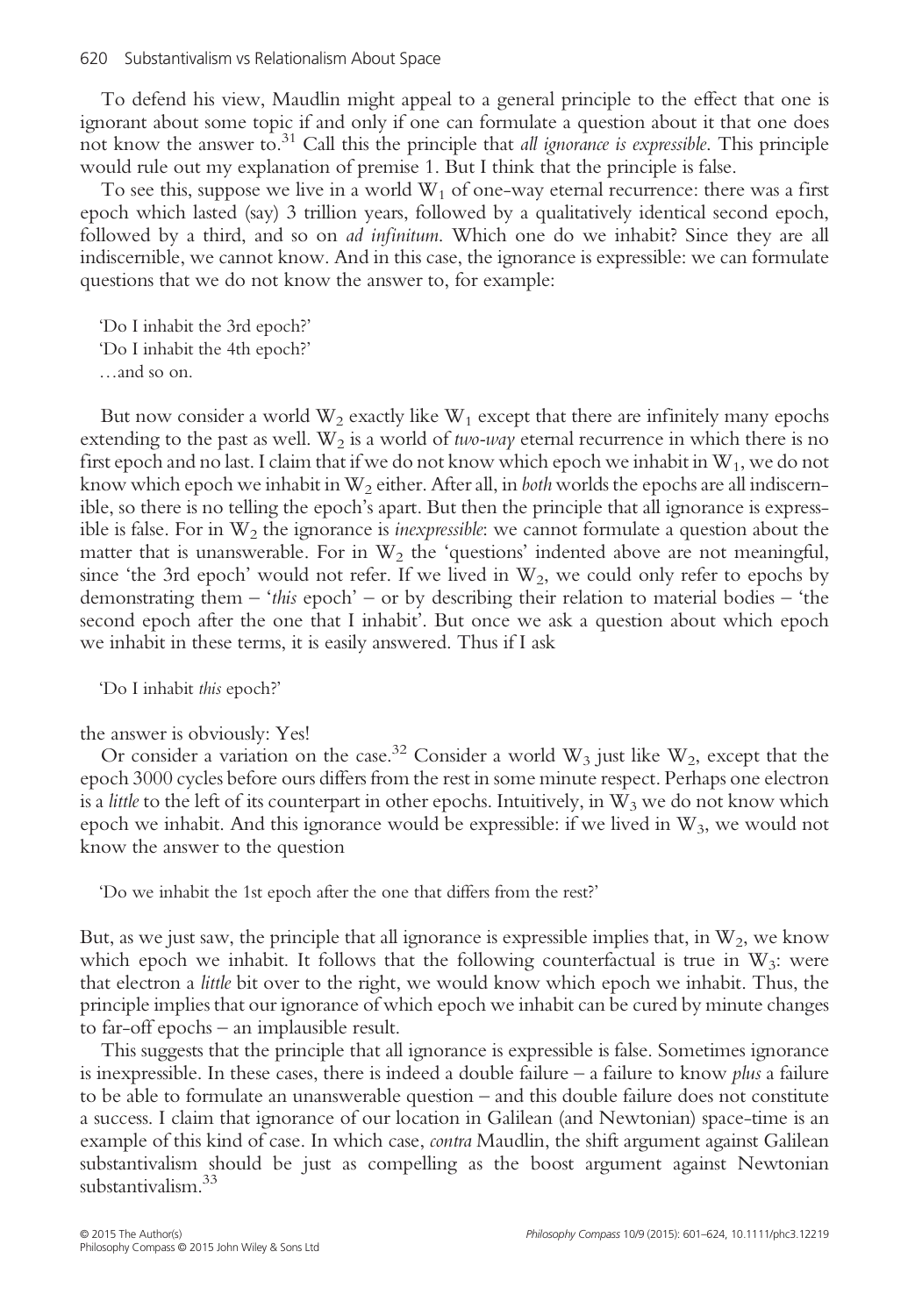## 10. Conclusion

For these reasons, I claim that if Newtonian substantivalism posits redundant and/or undetectable structure about velocity, then Galilean substantivalism posits redundant and/or undetectable structure about location. I reject the attempt to deny this conditional by proposing antihaecceitism as an additional modal thesis. And I reject Maudlin's attempt to deny it by pointing out the expressive difference between velocity and location.

So, while Galilean substantivalism does better than Newtonian substantivalism by being rid of absolute velocity, we must recognize that it harbors other redundant and/or undetectable structure. Hence, contrary to the consensus I mentioned earlier, it is not a stable resting point.

The natural question, then, is whether there is another view that is rid of that structure. In section 8, I gestured at one approach, on which the fundamental facts about space-time are purely qualitative. But such views have not yet been properly developed. Thus, even in the sanitized environment of classical physics, we do not yet know what the best metaphysics of space-time is.<sup>34</sup>

## Short Biography

Shamik Dasgupta is an assistant professor at Princeton University. He received his PhD in philosophy from New York University in 2009. His research to date has focused on using physical symmetries as a guide to metaphysics.

Notes

\* Correspondence: Philosophy, Princeton University. Email: Shamik@shamik.net

 $1$  This subtlety in formulating the issue is widely recognized. For example, Field (1984) says that 'a relationalist might want to 'logically construct' regions [of space] out of aggregates of matter, and given such a 'logical construction' the relationalist will assert that regions do exist' (p. 33).

<sup>2</sup> Which is not to say that she offers no explanation at all. Both views face the question of whether the most fundamental spatial relations are numerical – e.g. is 762 meters from – or whether these are explained in terms of purely qualitative relations – e.g. x is between y and z and x and y are congruent with z and w. See Field (1984) for a discussion of this issue.

 $3$  See Sklar (1974), Brighouse (1999) and Belot (2011) for more on how a relationalist can make sense of this talk of the geometry of space.

Some theorists prefer to define 'scientific realism' differently; see, for example, Boyd (1975) for an alternative definition. But we can bracket this issue here: I am interested in the view expressed in van Fraassen's quote, whatever we call it.

<sup>5</sup> What is sometimes called the 'Field Argument', due to Field (1984), might be vulnerable to this kind of objection. Field argued that field theories are committed to substantivalism, since a field is an assignment of values to points of space and time. But this is too quick. The mathematical models of a field theory consist in an assignment of values to a domain, but it is a further question what about these models are genuinely representational.

<sup>6</sup> 1This form of argument is known as Inference to the Best Explanation (IBE). See Lipton (2000) for an overview of this mode of reasoning, and see van Fraassen (1989, Part II) for a discussion of the relation between IBE and (what he calls) scientific realism.  $^7$  This figure, along with all the figures in this paper, was produced by Thomas Barrett. I am extremely grateful for his time and expertise.

<sup>8</sup> Admittedly, this is only a sketch of an explanation. A deeper explanation would say that the water goes concave because a force acts on it: a parcel of water near the bucket's wall is moving in a certain direction, and in the absence of forces would continue moving in that direction, but is forced to change direction by the walls of the bucket. (A full account of the forces involved here is rather complex, and involves the electromagnetic forces that bind the bucket's matter and repel other bits of matter from piercing it.) Thus, the walls impart a force to the water and 'squeeze' it up. But given the equation  $f = ma$ , force correlates with acceleration. So, however deep one digs, the explanation is (or implies) that accelerating water experiences the effect and non-accelerating water does not.

<sup>9</sup> At least, this view is often attributed to him, but whether the attribution is accurate is a question I will not attempt to settle here. See Descartes (1983).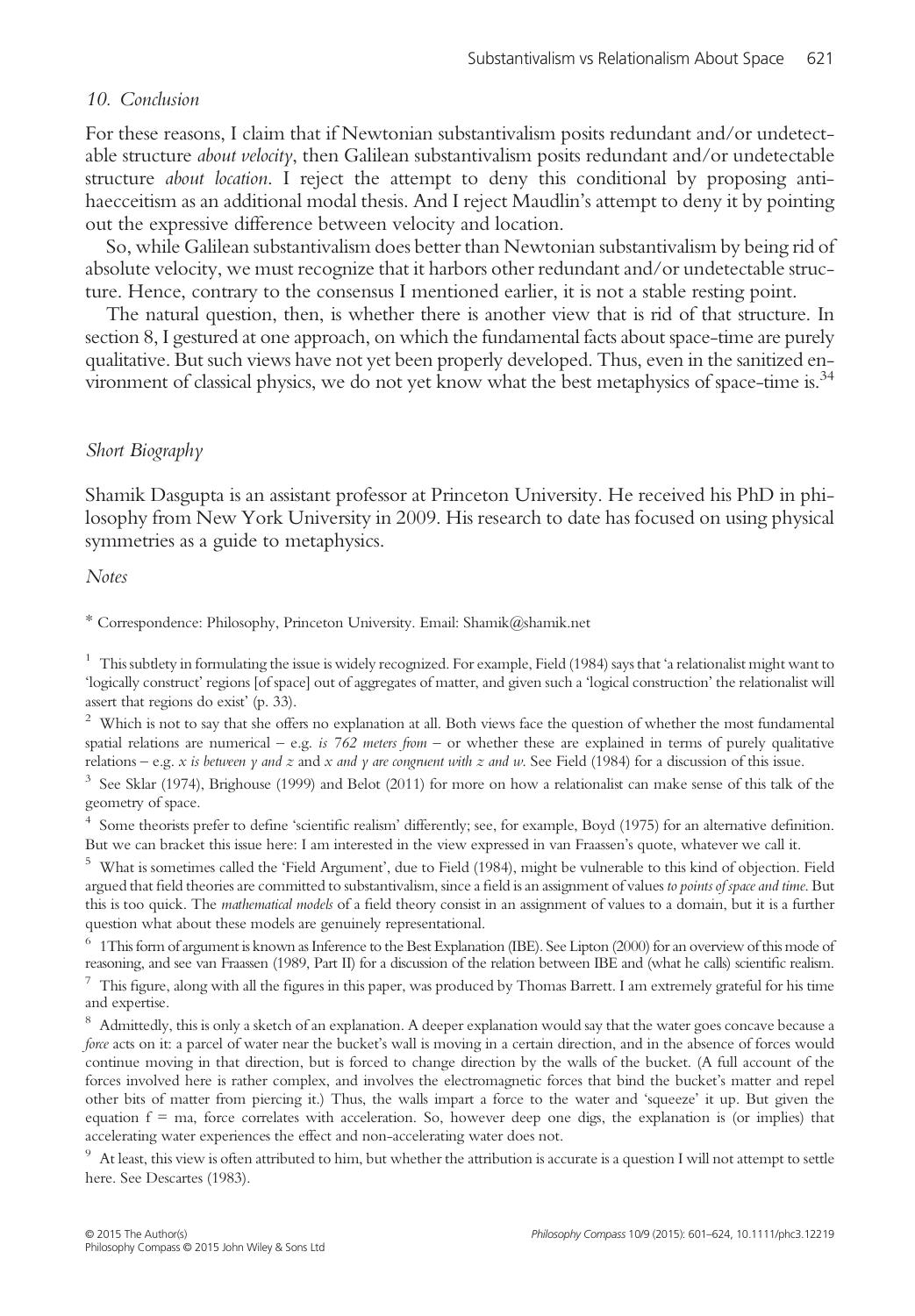$10$  Full disclosure: I have not actually run this experiment. If you doubt my prediction, you are welcome to apply for funding to carry it out yourself.

<sup>11</sup> I called this Newton's bucket argument, but I am no scholar and it may not reflect precisely what Newton had in mind. My primary aim here is not historical accuracy, but to present what I take to be a compelling argument. For related presentations of the argument, see Sklar (1974, chapter 3), Arntzenius (2012, chapter 5), and Maudlin (2012, chapter 2). For an alternative presentation, see Rynasiewicz (1995a, 1995b). Note that as I present it, the challenge is for the relationalist to explain why the water goes concave. As Skow (2007) shows, a distinct and harder challenge is for the relationalist to capture the full empirical content of Newton's theory of motion in substantival space. Barbour (1999) and Pooley and Brown (2002) defend relationalist theories that, they claim, explain inertial effects, but they do not claim to capture the full empirical content of Newton's theory.

<sup>12</sup> See Sklar (1974), Earman (1989), and Maudlin (2012) for representative examples of this pessimism.

<sup>13</sup> Indeed, Newton anticipated the Machian project with his own thought experiment of this kind. He imagined two globes at rest relative to one another, joined by a cord in an otherwise empty universe. If they are rotating round their center, he argued, there would be an observable tension in the cord, whereas if they were at rest, there would be no tension. But for the relationalist, these two situations are the same. Hence, argued Newton, the relationalist cannot explain the difference between these two situations.

<sup>14</sup> Another line of argument against Sklar's view is that it leads to a physics that is non-local and indeterministic. But I believe that this argument ultimately rests on contestable philosophical commitments too, so the point just made in the text stands. I hope to discuss this argument in more depth on another occasion.

<sup>15</sup> Sklar did not explicitly distinguish this second relationalist view from his first relationalist view expressed in his long quotation above. Indeed, his discussion tended to slur the two views together. I do not know which view he prefers; all that matters here is that the views are distinguished. Of course, on the first relationalist view, one could introduce a predicate, 'zero acceleration', that applies to systems with no inertial effects. But on that first view, this predicate will not play any explanatory role. On the second relationalist view, by contrast, the primitive properties of acceleration are said to explain inertial effects, just like acceleration through substantival space does according to substantivalism.

<sup>16</sup> See Huggett (1999) for excerpts from the correspondence.

 $17$  Sklar (1974, p. 179) discusses a related response to Leibniz.

<sup>18</sup> Some – for example, Earman (1989) – think that they must preserve topological features such as smoothness and differentiability. Others – for example, Ismael and van Fraassen (2003); Dasgupta (forthcoming) – think they must preserve the appearances. See Brading and Castellani (2007) for an in-depth introduction to symmetry in the context of classical physics.

<sup>19</sup> In the context of General Relativity (GR), one often sees a third approach: That the symmetries of GR mean that substantivalism entails indeterminism. This is the much-discussed 'Hole Argument'. But I agree with Hoefer (1996) that the focus on determinism is a red-herring and that the real issues involve redundancy and/or undetectability. Indeed, when Earman and Norton (1987) originally presented the Hole Argument, they focused on the issue of undetectabillity as well as indeterminism; it was the subsequent literature that took up the issue of indeterminism at the expense of detectability.

<sup>20</sup> To be clear, there is also a third use of symmetry, whereby one starts with a principle to the effect that the laws must have certain symmetries, and one uses this principle as a guide to discovering what the laws are. Einstein's classic 1905 paper on special relativity – translated as 'On the Electrodynamics of Moving Bodies' – is the paradigm of this sort of reasoning. But here, I am focusing the mode of inference whereby one already knows what the laws are, and one then uses that knowledge (via the symmetry reasoning described above) to settle ontological questions such as substantivalism. The two approaches just mentioned in the text are the two ways of developing this latter mode of inference.

 $21$  I should stress that it is no trivial matter to describe, in precise terms, a pair of theories like T1 and T2 that are empirically equivalent. But it should not be controversial that such cases can be described – indeed, we will see a clear example of a case like this in section 7. The point in the text is just that, in such cases, velocity through Newtonian space will be undetectable even though boosts are not symmetries of the laws.

<sup>22</sup> One could instead start off with a temporal distance between each *point* in the 4D structure, and then use that to induce a temporal distance between each 3D space. It does not matter for our purposes which way we proceed.

<sup>23</sup> Though, see Teller (1991) for a dissenting opinion. There, he argues that Galilean substantivalism is no better than Sklar's view, discussed in section 2, on which (1) and (2) are left unexplained.

<sup>24</sup> See, for example, Arntzenius (2012), Maudlin (2012), and Pooley (manuscript).

<sup>25</sup> These 'tilt worlds' are not shift worlds: They cannot be generated by shifting all matter uniformly over 3 feet to the right. One can think of tilted worlds as generated by a time-dependent shift, whereas shifted worlds are generated by a shift with no time-dependence.

<sup>26</sup> Is the conclusion here that *acceleration* is undetectable? That depends on how one defines acceleration. If one defines it to be motion along a curved trajectory, then the conclusion is that acceleration is undetectable. If, instead, one defines it as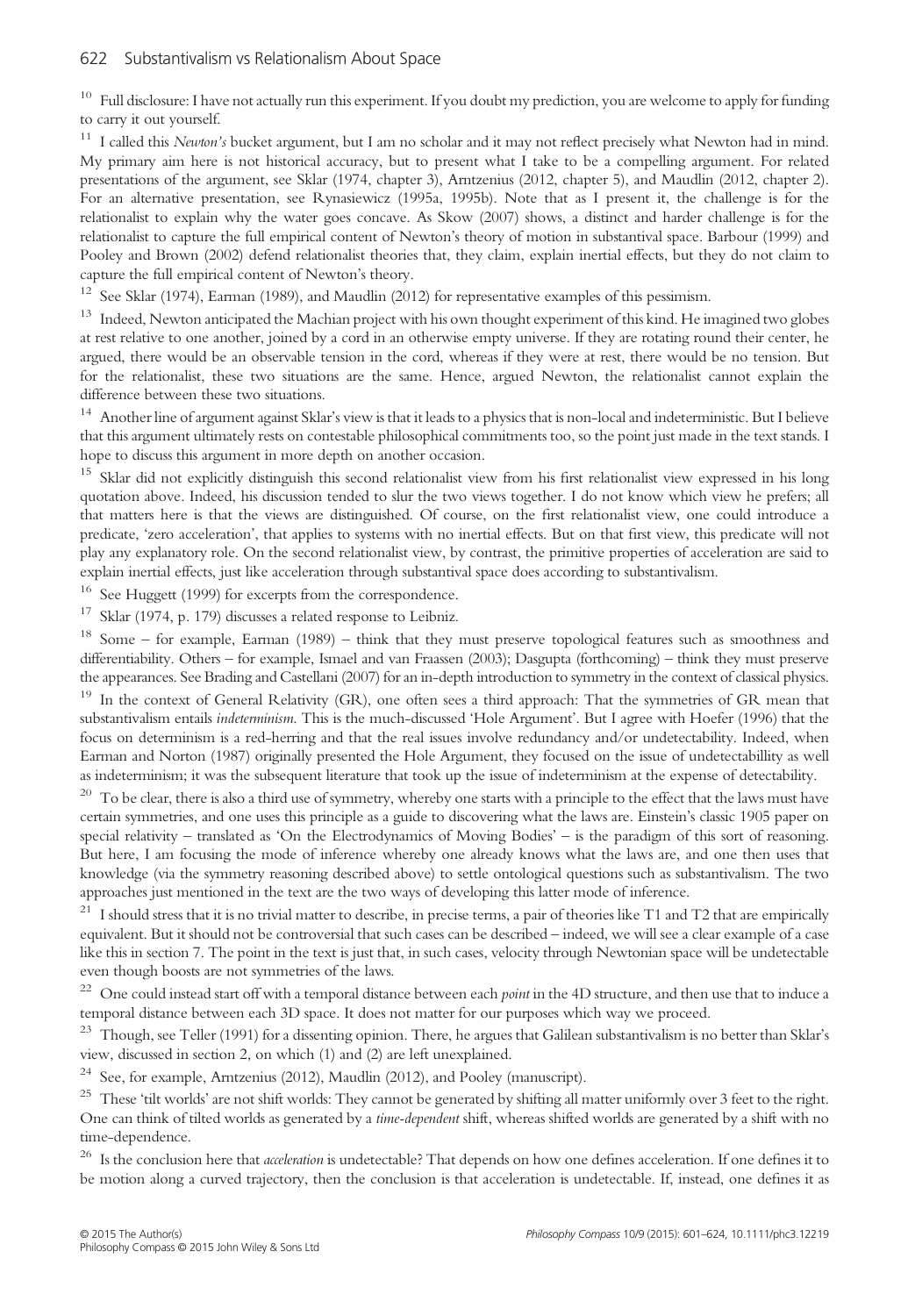motion under the influence of force, then the conclusion is not that acceleration is undetectable, but that motion along a curved (vs straight) trajectory is undetectable.

<sup>27</sup> This explanation can be filled out in a number of ways. One might say that there is not enough structure to 'meaningfully describe' the difference between boost worlds in the first place. Or one might say that a boost operation does not generate a distinct possible world, but rather a different description of the same world. But there is no need to work out further these details here.

 $^{28}$  Here, it might help to emphasize again that substantival space-time is a *physical entity*, not a mathematical structure. It may be that, when doing mathematics, we should recognize no difference between isomorphic mathematical structures. And it may be that, when using mathematical structures to represent physical systems, we should adopt the convention of using isomorphic structures to represent the same system. But none of this implies that anti-haecceitism is true, i.e. that there is no difference between isomorphic possible worlds. For anti-haecceitism is not a thesis of mathematics, nor a thesis about how mathematical structures represent physical systems, but a thesis concerning physical matter and its possible arrangements in physical space.

<sup>29</sup> Might the sophisticated substantivalist's mentioned earlier have had this qualitativist view in mind all along? This is an exegetical issue that I will not explore fully here, and it is easy to slide into verbal disputes about what counts as 'qualitativism'. Here I just point out that their work contains much talk of counterpart theory and related modal theses that imply anti-haecceitism, in an effort to explain why (Shift) is false, and no attempt to develop a new view about the structure of space-time that would guarantee on its own that (Shift) is false. My point is that it is this new kind of view we should be after.

 $30$  Horwich (1978) made a related point, but drew a different conclusion from it. Teller (1991) also makes a similar point.

<sup>31</sup> We should read the 'can' liberally here, to allow the agent resources to expand her language, and so on.

<sup>32</sup> This variation was suggested to me by Ned Hall.

<sup>33</sup> In cases of inexpressible ignorance, what does the ignorance consist in? It is not obvious. For in ordinary cases of ignorance – e.g. when I do not know who will be the next president – there is a question to which I do not know the answer, and a popular view is that the ignorance consists in not knowing the answer (see Schaffer (2007) for a review of that popular answer). But in cases of inexpressible ignorance, the ignorance cannot (by definition) consist in a failure to know the answer to a question – at least, not one we can formulate. So what does it consist in? A full defense of the position I advocate in the text owes us an answer this question. See Dasgupta (forthcoming) for one approach.

<sup>34</sup> I am extremely grateful to Thomas Barrett for preparing the figures that appear in this paper. Thanks also to Thomas Barrett, Daniel Berntson, Robbie Hirsch, Michaela McSweeney, John Morrison, and an anonymous referee for their extremely helpful comments on earlier drafts of this paper.

## Works Cited

Arntzenius, F. Space, Time, and Stuff. Oxford: OUP, 2012.

Barbour, J. The End of Time. New York: Oxford University Press, 1999.

Baker, D. 'Symmetry and the Metaphysics of Physics.' Philosophy Compass 5 (2010): 1157–66.

Belot, B. Geometric Possibility. Oxford: OUP, 2011.

Belot, G. 'Symmetry and Equivalence.' The Oxford Handbook of Philosophy of Physics. Ed. R Batterman. Oxford: OUP, 2013. Boyd, R. 'On the Current Status of the Issue of Scientific Realism.' Erkenntnis 19 1975: 45–90.

Brading, K. and E. Castellani. 'Symmetries and Invariances in Classical Physics.' Handbook of the Philosophy of Science, Philosophy of Physics, Part B. Eds. J. Butterfield and J. Earman. The Netherlands: Elservier, 2007. 1,331–67.

Brighouse, C. 'Spacetime and Holes.' PSA: The Proceedings of the Biennial Meeting of the Philosophy of Science Association 1 (1994): 117–25.

——. 'Incongruent Counterparts and Modal Relationalism.' International Studies in the Philosophy of Science 13.1 (1999): 53–68.

Butterfield, J. 'Albert Einstein meets David Lewis.' PSA: Proceedings of the Biennial Meeting of the Philosophy of Science Association 2 (1988): 65–81.

Caulton, A. and J. Butterfield. 'Symmetries and Paraparticles as a Motivation for Structuralism.' British Journal for the Philosophy of Science 63.2 (2012): 233–285.

Dasgupta, S. 'Individuals: An Essay in Revisionary Metaphysics.' Philosophical Studies 145.1 (2009): 35–67.

——. 'The Bare Necessities.' Philosophical Perspectives, 2011.

—. 'Symmetry as an Epistemic Notion (Twice Over).' The British Journal for the Philosophy of Science (forthcoming).

——. 'Inexpressible Ignorance.' The Philosophical Review (forthcoming).

Descartes, R. Principles of Philosophy. V. R. Miller and R. P. Miller (trans.). Dordrecht: Klewer Academic Publishers, 1983. Earman, J. World Enough and Space-Time. Cambridge, MA: MIT Press, 1989.